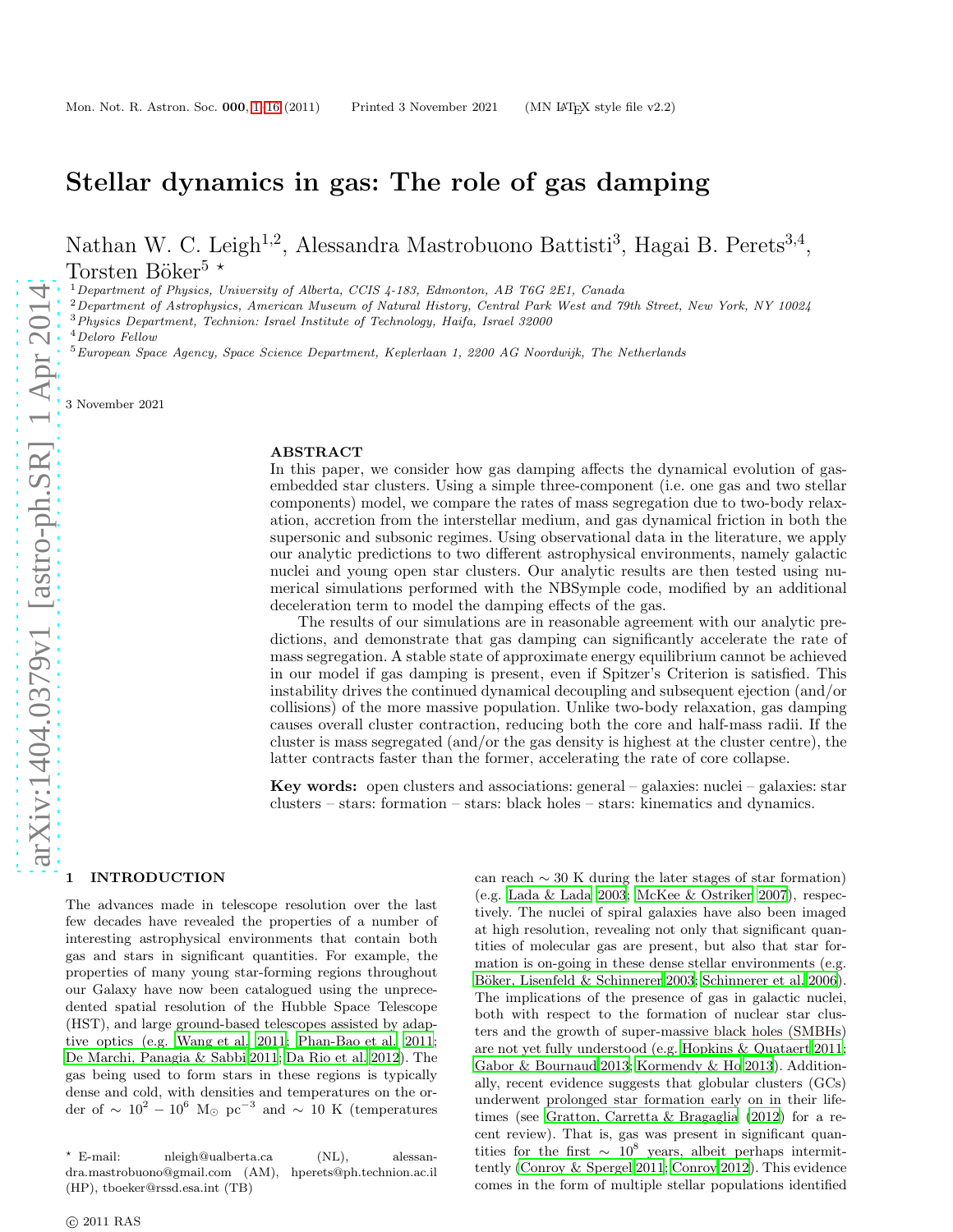in the colour-magnitude diagram (e.g. [Piotto et al. 2007](#page-13-3)), as well as curious abundance anomalies that cannot be explained by a single burst of star formation (e.g. [Osborn 1971;](#page-13-4) [Gratton et al. 2001\)](#page-12-11). Thus, at least until the second generation has formed, stars from the first generation must have been orbiting within a gas-rich environment.

On the theoretical front, most studies conducted to date considered one of two extremes. The first has its focus purely on the stellar dynamics (see [Spitzer](#page-13-5) [\(1987](#page-13-5)) and [Heggie & Hut \(2003\)](#page-12-12) for detailed reviews), long after the gas has been converted to stars and/or ejected from the cluster. The focus of the second extreme is often on the very early stages of star formation (e.g. [Krumholz, McKee & Klein 2005b;](#page-12-13) [Kirk & Myers](#page-12-14) [2011](#page-12-14); [Krumholz, Klein & McKee 2011;](#page-12-15) [Krumholz 2011;](#page-12-16) [Offner & McKee 2011](#page-13-6); [Krumholz, Klein & McKee 2012;](#page-12-17) [Kirk, Offner & Redmond 2014](#page-12-18)), when gas is first being converted into stars. Little theoretical work has been done connecting these two extremes, when both gas and stars co-exist in significant quantities, particularly in massive clusters and for more than a few tens of Myr.

[Bonnell et al. \(1997](#page-12-19)) first studied gas accretion onto small clusters of young stars using a three-dimensional SPH code. The authors find that non-uniform or differential accretion can produce a realistic mass spectrum, even when the initial stellar masses are uniform, and tends to form massive stars at the cluster centre where the gas density is highest (e.g. [Bonnell & Davies 1998;](#page-12-20) [Bonnell et al. 2001](#page-12-21)). Later, [Bate, Bonnell & Bromm \(2003](#page-12-22)) performed a larger numerical simulation to resolve the fragmentation process down to the opacity limit. The authors find that the star formation process is highly chaotic and dynamic, and that the observed statistical properties of stars are a natural consequence of a dynamical environment. These results were later expanded upon by [Bate \(2009\)](#page-12-23), [Bate \(2012](#page-12-24)) and [Maschberger et al. \(2010](#page-12-25)) to include more massive clusters composed of ∼ a few thousand stars. Other authors placed their focus on the evolving properties of the gas [\(Offner, Hansen & Krumholz 2009](#page-12-26)), the impact of different initial conditions [\(Girichidis et al. 2012a](#page-12-27)) or the evolution of potential and kinetic energy throughout the cloud [\(Girichidis et al. 2012b](#page-12-28)), and showed that clusters tend to be born in a subvirial state (e.g. [Allison et al. 2009b](#page-12-29)). Both the gas velocity dispersion and temperature can be surprisingly high, especially if radiative feedback is included in the simulations (e.g. [Offner, Hansen & Krumholz 2009;](#page-12-26) [Offner et al. 2009\)](#page-12-30). Along with large-scale magnetic fields (e.g. [Lee et al. 2014](#page-12-31)), this can dramatically reduce not only the overall accretion rate, but also the final number of stars that form. A number of N-body simulations have also been performed to study the effects of gas expulsion or dispersal (e.g. [Marks, Kroupa & Baumgardt](#page-12-32) [2008](#page-12-32); [Moeckel et al. 2012](#page-12-33)), sub-cluster merging (e.g. [Moeckel & Bonnell 2009b](#page-12-34)), primordial mass segregation (e.g. [Marks, Kroupa & Baumgardt 2008;](#page-12-32) [Moeckel & Bonnell 2009a](#page-12-35)), and even techniques to quantify the degree of mass segregation [\(Allison et al.](#page-12-36) [2009a](#page-12-36); [Parker & Meyer 2012;](#page-13-7) [Parker et al. 2014](#page-13-8)).

In purely stellar systems (i.e. gas-free), two-body relaxation is the dominant physical mechanism driving the evolution of star clusters for most of their lifetime (e.g. [Henon 1960,](#page-12-37) [1973;](#page-12-38) [Spitzer 1987;](#page-13-5) [Heggie & Hut 2003;](#page-12-12) [Gieles, Heggie & Zhao 2011\)](#page-12-39). Long-range gravitational interactions tend to push the cluster toward a state of energy equipartition in which all objects have comparable kinetic energies.<sup>[1](#page-1-0)</sup> Consequently, the velocities of the most massive objects decrease, and they accumulate in the central regions of the cluster. Similarly, the velocities of the lowest mass objects increase, and they are subsequently dispersed to wider orbits. This mechanism is called mass segregation, and has been observed in both young and old clusters (e.g. [Lada & Lada 2003](#page-12-2); [von Hippel & Sarajedini 1998](#page-13-9); [De Marchi, Paresce & Portegies Zwart 2010\)](#page-12-40).

In the presence of gas, other effects could also contribute to the deceleration of a massive test particle. For example, mass accretion reduces the accretor velocity due to conservation of momentum. This was first argued by [Bondi & Hoyle \(1944\)](#page-12-41) and [Bondi \(1952\)](#page-12-42) in the supersonic and subsonic limits, respectively. Several authors have also explored the effects of gas dynamical friction, particularly in the steady-state supersonic regime (e.g. [Dokuchaev](#page-12-43) [1964](#page-12-43); [Ruderman & Spiegel 1971;](#page-13-10) [Rephaeli & Salpeter 1980](#page-13-11); [Ostriker 1999](#page-13-12)), although it is most effective when the perturber velocity is approximately equal to the sound speed of the surrounding gaseous medium. More recently, [Lee & Stahler \(2011\)](#page-12-44) and [Lee & Stahler \(2013\)](#page-12-45) showed that the drag force should be precisely equal to  $\dot{m}v$ , where  $\dot{m}$  is the rate of mass accretion and v is the accretor's velocity relative to the gas, in both the subsonic and supersonic regimes. Consequently, the authors argued that damping due to gas dynamical friction cannot be separated from that due to accretion, and that these processes instead represent different components of the same underlying damping mechanism.

In this paper, we address the question: When does the presence of gas in a stellar system significantly affect the stars' dynamics? To answer this question, we will adopt a three-component model to calculate and compare three timescales for a massive test particle orbiting within the cluster potential to become mass segregated. The damping mechanisms we consider are two-body relaxation, accretion from the interstellar medium (ISM) and gas dynamical friction. To first order, this will allow us to constrain the parameter space in the cluster mass-gas density plane for which each of the different damping mechanisms dominates the deceleration of the test particle. We then apply our results to observed data taken from the literature for two different types of astrophysical environments, namely the galactic nuclei of late-type spirals and young star-forming regions, and determine the dominant damping mechanism operating in each.

We compare all three timescales in both the subsonic and supersonic regimes in Section [2,](#page-2-0) and apply our analytic model to the available observational data. The modified Nbody simulations used to model the effects of gas damping are presented in Section [3,](#page-4-0) and compared to the predictions of our analytic model, the details of which are provided in an Appendix. Finally, in Section [4,](#page-7-0) we summarize our key results, and discuss the significance of our results for differ-

<span id="page-1-0"></span><sup>1</sup> In reality, such an idealized state is never fully achieved in a cluster with a realistic mass spectrum or potential; see [Trenti & van der Marel \(2013\)](#page-13-13) for more details.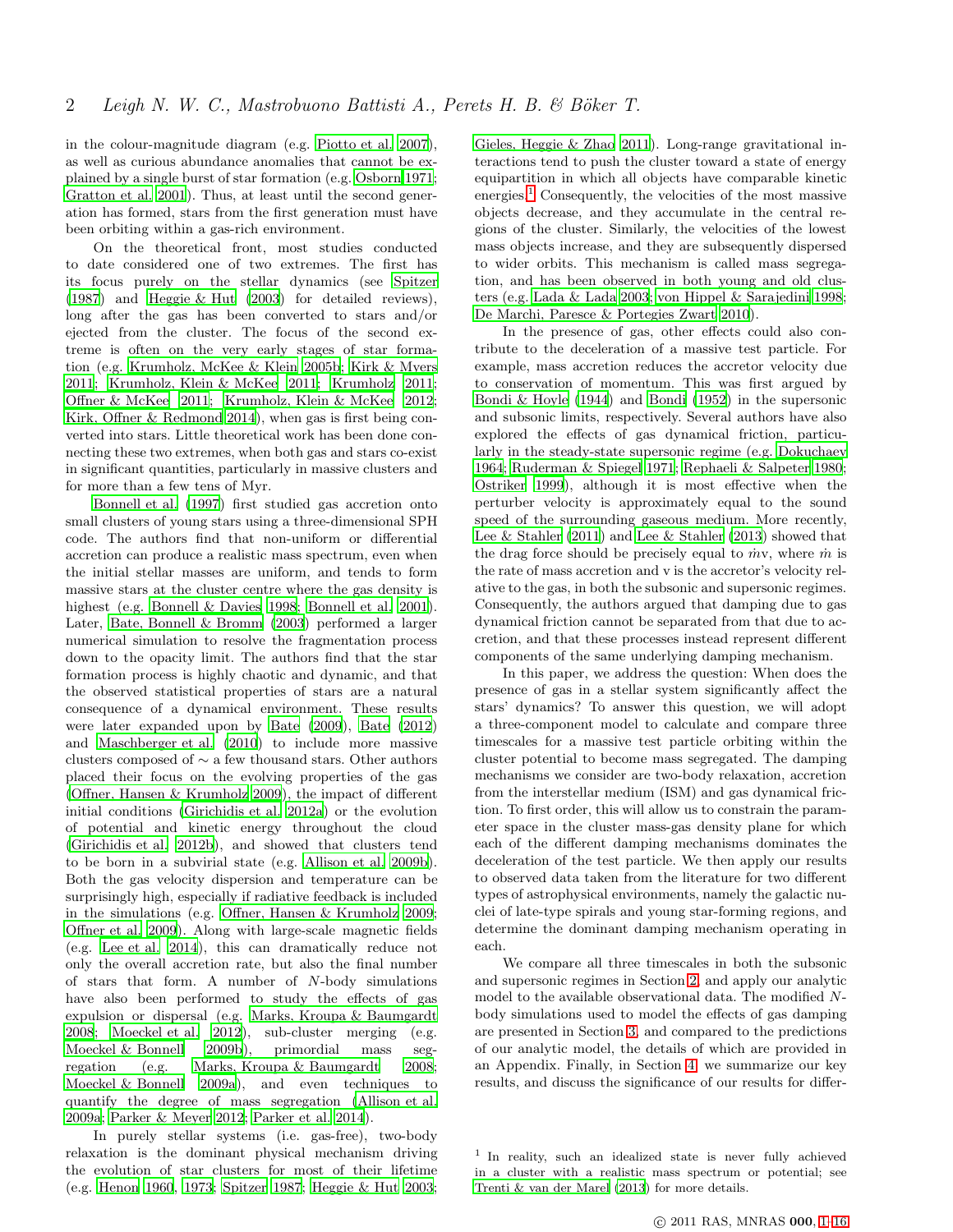ent astrophysical environments, in particular galactic nuclei and young star-forming regions.

# <span id="page-2-0"></span>2 ANALYTIC MODEL

In this section, we present the results of our analytic model, the details of which are presented in Appendix A, along with a discussion of our model assumptions. Using our model, we derive the approximate time for a massive test particle to become mass segregated – i.e. reach an orbit within the cluster that is approximately consistent with energy equipartition or, more accurately, energy equilibrium [\(Trenti & van der Marel 2013\)](#page-13-13) – in a spherical, selfgravitating, pressure-supported, stellar system embedded in a gaseous medium. This is done by evaluating the deceleration induced on the particle by, and hence the timescale for, each of the relevant damping mechanisms to reduce the speed of the test particle from  $\sigma$  to  $\sigma\sqrt{\bar{m}/m_1}$ , where  $\sigma$  is the root-mean-square velocity,  $\bar{m}$  is the average particle mass and  $m_1$  is the mass of the test particle. To first-order, we ignore the shape of the gravitational potential, and assume that gas damping will act to smoothly decrease the rootmean-square speeds of the stars over time. $^{2}$  $^{2}$  $^{2}$  The damping mechanisms we consider are two-body relaxation, gas dynamical friction and accretion from the ISM. Using our analytic timescales, we further solve for the parameter space in the cluster mass-gas density plane for which each of these mechanisms dominates the deceleration of a massive test particle.

In principle, our analytic model is suitable to a number of astrophysical scenarios, including a massive star orbiting within a gas-embedded star cluster, a primordial globular cluster orbiting within the natal Milky Way, or even galaxies orbiting within galaxy clusters. For the remainder of this paper, however, we present our model within the context of a gas-embedded star cluster in order to keep the discussion as simple and direct as possible, and to facilitate comparisons to the rich body of observational data and theoretical models for resolved star clusters available in the literature.<sup>[3](#page-2-2)</sup> The results of our model are applied to different astrophysical environments for which the relevant observational measurements are available in the literature, specifically young star-forming regions and galactic nuclei.

## 2.1 Timescales

We show in Figure [1](#page-3-0) the timescales for gas dynamical friction and two-body relaxation as a function of the total stellar mass (the mass in gas is not included on the x-axis) for both the subsonic (left panel) and supersonic (right panel) cases. We adopt  $r_h = 20$  pc, and do not plot the timescale for accretion to avoid over-populating Figure [1.](#page-3-0) Instead, we show the cumulative timescale, calculated from the sum of the rates of all three damping mechanisms (i.e. including accretion). Recall that, for a given test particle mass, the timescale for accretion to operate is directly proportional to the timescale for gas dynamical friction.

In the subsonic case, shown in the left panel of Figure [1,](#page-3-0) the timescale required for gas accretion to operate is always longer than the gas dynamical friction (blue lines) timescale by a factor  $\sim$  2.5. However, both timescales are considerably shorter than the corresponding two-body relaxation time at high gas densities. Specifically, at a gas density  $10^3$  cm<sup>-3</sup> (shown by the solid lines in Figure [1\)](#page-3-0) two-body relaxation dominates over gas dynamical friction provided the total stellar mass  $\lesssim 10^{7.7}$  M<sub>☉</sub>. At higher gas densities (shown by the short- and long-dashed lines in Figure [1\)](#page-3-0), gas dynamical friction always dominates the rate of mass segregation, and two-body relaxation always plays a negligible role independent of the total stellar mass.

In the supersonic case, shown in the right panel of Figure [1,](#page-3-0) the timescale for gas dynamical friction (blue lines) to operate is always shorter than the accretion timescale (not shown in Figure [1\)](#page-3-0) by a factor  $\sim$  10. The gas dynamical friction timescale tends to be shorter than the two-body relaxation timescale (red lines) for low total stellar masses, but becomes longer than the two-body relaxation timescale for high total stellar mass. This transition shifts to higher total stellar masses as the gas density increases. We note as well that for larger rh, gas dynamical friction and accretion can dominate over two-body relaxation at lower gas densities, but assuming a fixed total stellar mass. The perhaps counter-intuitive result that the two-body relaxation timescale is shorter than the timescales for gas accretion and gas dynamical friction at large total cluster masses can be understood as follows. The timescales for both accretion and gas dynamical friction scale as  $v^3$ , where v is the velocity of the test particle with respect to the gas. A higher gas density implies a higher total gas mass, which translates into higher stellar velocities via the virial theorem.

# 2.2 Identifying the dominant damping mechanism

Next, we show in Figure [2,](#page-3-1) for both the subsonic (left panel) and supersonic (right panel) cases, the parameter space in the cluster mass-gas density plane for which each of the different damping mechanisms dominates the rate of deceleration of a massive test particle. The regions dominated by two-body relaxation and gas dynamical friction are indicated by "TBR" and "GDF", respectively. The solid and dashed lines in Figure [2](#page-3-1) correspond to the relations between the total (gas and stars) cluster mass and average gas density obtained by equating each combination of the derived timescales. These relations are  $\tau_{df} = \tau_{rh}$  (solid lines) and  $\tau_{\text{acc}} = \tau_{\text{rh}}$  (dashed lines). These lines divide the parameter space for which gas dynamical friction and accretion each dominate over two-body relaxation. We exclude the relation  $\tau_{df} = \tau_{\text{acc}}$  since, as shown in the previous section, the rate of deceleration due to gas dynamical friction is always greater than the rate for gas accretion. The dotted lines show the cluster mass-gas density relations for constant gas mass fractions  $\alpha = M_{\rm g}/M_{\rm s}$ .

<span id="page-2-1"></span><sup>2</sup> As we will show, the final velocity plays a negligible role in deciding the mass segregation times due to gas dynamical friction and accretion.

<span id="page-2-2"></span> $3$  Note that, since we focus on the star cluster case in this paper, we do not consider stellar dynamical friction, which is more appropriate for larger systems where the assumption is valid that the massive body undergoing stellar dynamical friction moves in an infinite sea of low-mass particles.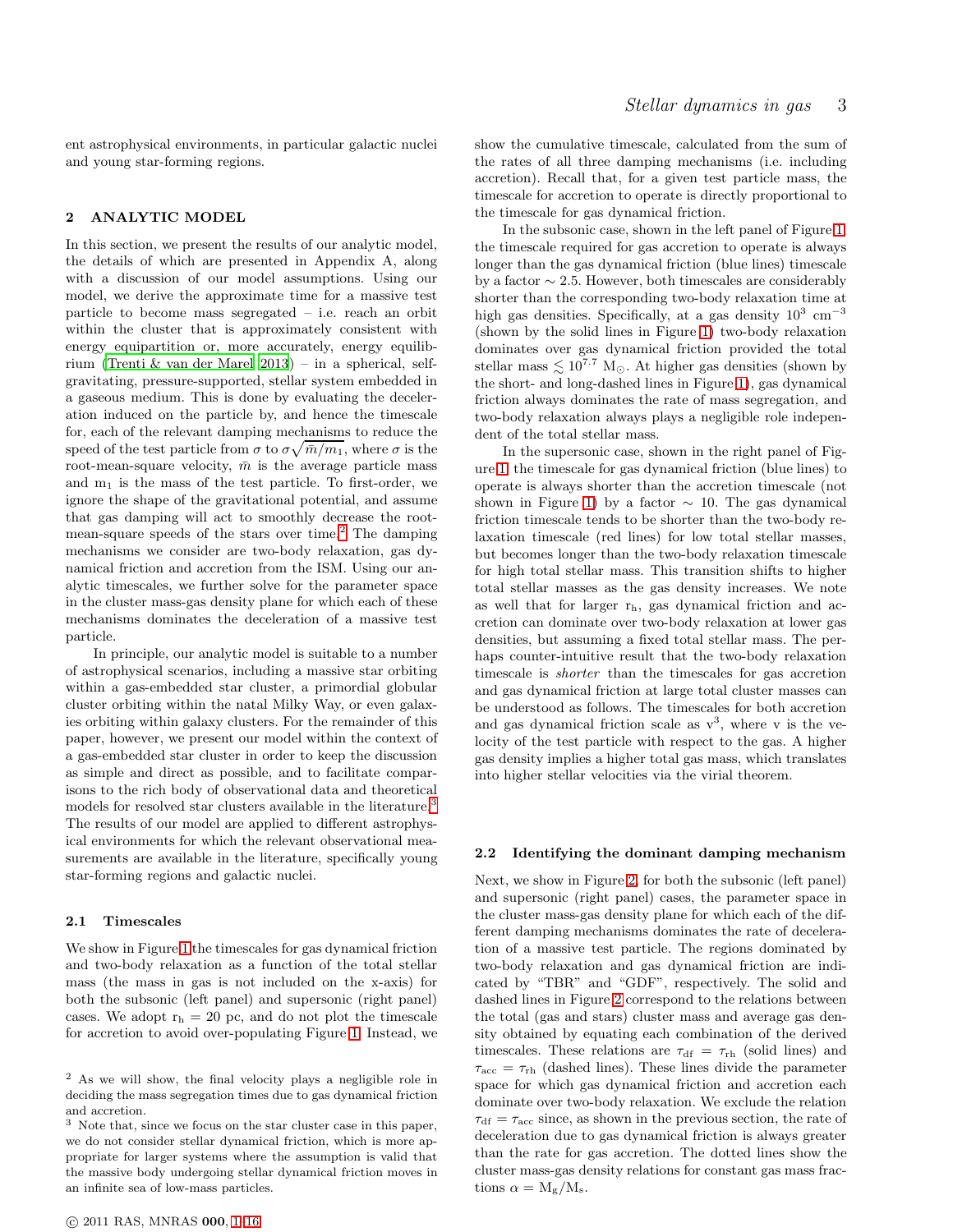

<span id="page-3-0"></span>Figure 1. Timescales for two-body relaxation and gas dynamical friction are shown as a function of the total stellar mass assuming subsonic motion with  $c_s = 10 \text{ km/s}$  (left panel), or supersonic motion with  $c_s = 0.1 \text{ km/s}$  (right panel). The mass of the test particle is taken to be 32.55  $M_{\odot}$ . The red lines correspond to the two-body relaxation timescales, the blue lines to the gas dynamical friction timescales, and the black lines to the cumulative or total timescales calculated from the sum of the rates of all three mechanisms. The dotted, dash-dotted, solid, short-dashed, and long-dashed lines correspond to average gas densities of 10 cm<sup>-3</sup>, 10<sup>2</sup> cm<sup>-3</sup>, 10<sup>3</sup> cm<sup>-3</sup>,  $10^4$  cm<sup>-3</sup> and  $10^5$  cm<sup>-3</sup>, respectively.



<span id="page-3-1"></span>Figure 2. The parameter space in the cluster mass-gas density-plane for which each damping mechanism dominates the deceleration of a massive test particle. This is shown for both subsonic (left panel) and supersonic (right panel) motion. The regions dominated by two-body relaxation and gas dynamical friction are indicated by "TBR" and "GDF", respectively. The total cluster mass, shown on the x-axis, is calculated as the sum of the total mass in gas and stars. The mass of the test particle is taken to be  $32.55 M_{\odot}$ . The black lines adopt a half-mass radius for the cluster of  $r_h = 20$  pc, whereas the red lines adopt  $r_h = 1$  pc. The solid lines correspond to  $\tau_{rh} = \tau_{acc}$ , and the long-dashed lines to  $\tau_{rh} = \tau_{df}$ . The dotted lines correspond to constant gas mass fractions  $\alpha = M_g/M_s$ . The blue circles correspond to the nuclei of the late-type spiral galaxies NGC 6946 [\(Schinnerer et al. 2006\)](#page-13-2) and IC 342 (Schinnerer, Böker & Meier 2003). The black square is the Milky Way Galactic Centre [\(Launhardt, Zylka & Mezger 2002](#page-12-46)). The red crosses correspond to observed data taken from [Lada & Lada \(2003](#page-12-2)) for young open clusters or associations.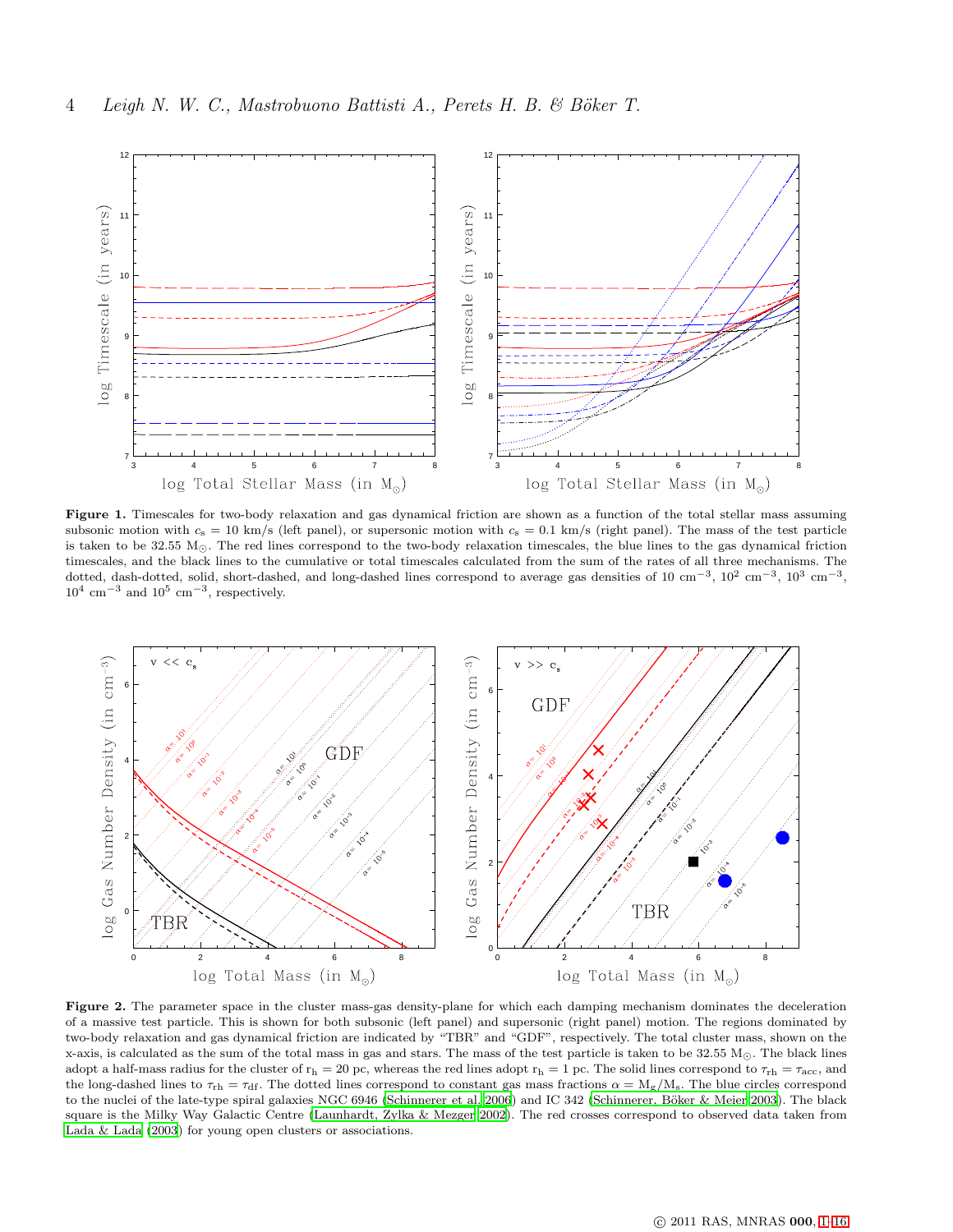# 2.2.1 Subsonic

As shown in the left panel of Figure [2,](#page-3-1) two-body relaxation can dominate at low total cluster masses in the subsonic regime, provided the gas density is also low. At sufficiently large total cluster masses, however, gas damping dominates over two-body relaxation independent of the gas density. For instance, for a total cluster mass  $\sim 10^6$  M<sub>☉</sub> and halfmass radius  $r_h = 1$  pc, gas damping dominates for all gas densities. If the half-mass radius  $r<sub>h</sub>$  increases, the lines shift to a lower gas density at fixed cluster mass, and the distance between the lines increases slightly, with increasing particle mass.

## 2.2.2 Supersonic

In the supersonic regime, very high gas densities are needed in massive clusters for accretion and gas dynamical friction to supersede two-body relaxation as the dominant damping mechanism. This is illustrated in the right panel of Figure [2](#page-3-1) by the positive slope of the lines. For large cluster masses and low gas densities (i.e. for small gas mass fractions), twobody relaxation dominates over both accretion and gas dynamical friction. At low cluster masses, both accretion and gas dynamical friction dominate independent of the gas density, provided  $r_h \gtrsim 15$  pc. As  $r_h$  decreases, the y-intercept of the lines shifts to higher gas densities at fixed cluster mass. Both the slopes and y-intercepts of the lines are roughly insensitive to our choice for the mass of the test particle.

## 2.3 Application to observational data

In order to apply our results to observed gas-rich clusters, we take data from the literature to obtain total cluster masses and average gas densities. This is done for two different types of astrophysical environments, namely galactic nuclei and young star-forming regions. Specifically, we apply our model to the galactic nuclei of the Milky Way (black squares in Figure [2\)](#page-3-1), NGC 6946 and IC 342 (blue circles) [\(Launhardt, Zylka & Mezger 2002;](#page-12-46) [Schinnerer et al. 2006;](#page-13-2) Schinnerer, Böker & Meier 2003), as well as to the young star-forming regions Mon R2, NGC 1333, NGC 2024, NGC 2068, NGC 2071 (red crosses) [\(Lada & Lada 2003](#page-12-2)). The observed data for these nuclear and open clusters are provided in Table [1,](#page-5-0) and the results of applying our model to these data are shown in Figure [2.](#page-3-1) The location of each point in the mass-density-plane tells us which damping mechanism is currently dominating in that environment. In order to see this, the red crosses should be compared to the red lines, and the black squares and blue circle should be compared to the black lines. We include the observed data points only in the right panel of Figure [2](#page-3-1) since, as we explain below, we expect the stellar motions to be in the supersonic regime in all environments considered here.

The gas in the inner 1.25 pc of the Galactic Centre is hot and ionized. However, we still expect the stellar motions to most likely be in the supersonic regime due to the large stellar velocities. This may also be the case for IC 342, which is thought to be similar to the Milky Way Galactic Centre. The right panel of Figure [2](#page-3-1) suggests that two-body relaxation dominates in these environments if the motion is supersonic. Even if the stars are in the subsonic regime, the left panel of Figure [2](#page-3-1) suggests that two-body relaxation should still dominate in these regions. Importantly, this remains the case if the black lines in Figure [2](#page-3-1) are shifted to correspond directly to the observed half-mass radii for these nuclear star clusters, both in the supersonic and subsonic regimes.

The gas in the remaining environments shown in Table [1](#page-5-0) is predominantly molecular hydrogen. Hence, we expect the stellar motions to be mainly supersonic. In this regime, the right panel of Figure [2](#page-3-1) suggests that two-body relaxation dominates in all but two young open clusters. These are NGC 1333 and NGC 2071, which have the highest gas densities. Importantly, however, our model adopts  $r_h = 1$  pc for the red lines, which is slightly too large for these two low-mass open clusters (see Table [1\)](#page-5-0). For smaller  $r<sub>h</sub>$ , the yintercepts of the lines in Figure [2](#page-3-1) shift upward to higher gas densities. For NGC 1333 and NGC 2071, the end result is that the rates of mass segregation due to two-body relaxation and gas dynamical friction are roughly equal. Thus, we conclude that for the open clusters considered here, the rate of mass segregation due to two-body relaxation tends to be comparable to, but slightly exceeds, the rates from gas dynamical friction and accretion.

## <span id="page-4-0"></span>3 COMPUTATIONAL MODELS

In this section, we present and discuss the results of our computational N-body simulations modified to include the effects of gas damping (but not the gas potential itself).

#### 3.1 The models

We wish to test the analytic theory presented in the previous section. This is done to evaluate the effects of gas damping on the overall cluster evolution, and the degree to which gas damping can accelerate the rate of mass segregation - i.e. the rate at which the most massive members in a self-gravitating system end up at the bottom of the potential well. To do this, we use computational N-body models for star cluster evolution performed using an adapted version of the NBSymple code [\(Capuzzo-Dolcetta, Mastrobuono-Battisti & Maschietti](#page-12-47)

[2011](#page-12-47)) to simulate mass segregation in a gas-embedded star cluster. We consider only the steady-state supersonic limit in our simulations, since the gas in most astrophysical cases of interest is typically cold and molecular, with a correspondingly low sound speed.

To model the effects of the gas, we introduce an additional deceleration on each N-body particle equal to that due to gas dynamical friction, given in Equation [A13.](#page-15-0) This is used to reduce the velocity of every N-body particle at each time-step. We consider only the deceleration induced by gas dynamical friction in our computational models, since a quick comparison of the timescales derived in the preceding section reveals that gas dynamical friction is more effective than gas accretion in the supersonic regime (for the range of particle velocities and masses considered here). We note that, neglecting the dependence on the test particle mass, the timescales for accretion and gas dynamical friction are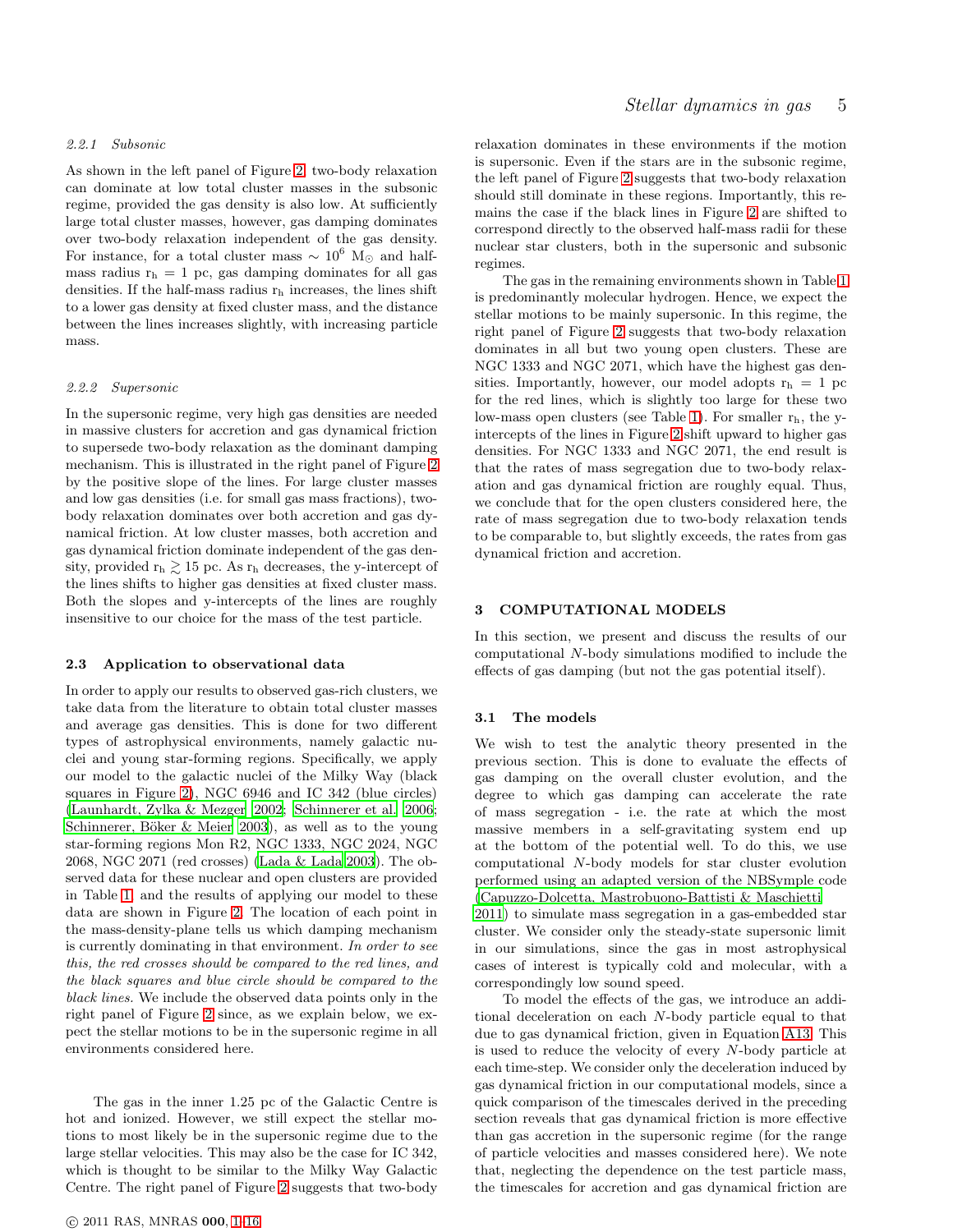<span id="page-5-0"></span>

| Cluster/Nucleus         | $\log$ Total Mass <sup>a</sup> (in M <sub>o</sub> ) | $\log$ Gas Density (in cm <sup>-3</sup> ) | Size (in pc) |
|-------------------------|-----------------------------------------------------|-------------------------------------------|--------------|
| Mon $R2^b$              | 3.13                                                | 2.88                                      | 1.85         |
| <b>NGC 1333</b>         | 3.01                                                | 4.59                                      | 0.49         |
| NGC 2024                | 2.79                                                | 3.49                                      | 0.88         |
| NGC 2068                | 2.58                                                | 3.31                                      | 0.86         |
| NGC 2071                | 2.71                                                | 4.03                                      | 0.59         |
| IC.342 <sup>c</sup>     | 6.79                                                | 1.55                                      | 30.00        |
| NGC $6946$ <sup>d</sup> | 8.51                                                | 2.55                                      | 60.00        |
| MW <sup>e</sup>         | 5.85                                                | 2.00                                      | 1.25         |

Table 1. Observational parameters for each cluster/nucleus

a Including both the stellar and gas mass.

 $b$ All open cluster data is taken from [Lada & Lada \(2003](#page-12-2)).

<sup>c</sup>Data for the late-type spiral galaxy NGC 6946 is taken from [\(Schinnerer et al. 2006](#page-13-2)),

and 30 pc is the limiting radius considered in the study.

<sup>d</sup>Data for the late-type spiral galaxy IC 342 is taken from (Schinnerer, Böker & Meier 2003),

and 60 pc is the limiting radius considered in the study.

<sup>e</sup>Data for the Milky Way Galactic Centre is taken from [\(Launhardt, Zylka & Mezger 2002\)](#page-12-46) and

[Merritt \(2013\)](#page-12-48), and corresponds only to the inner 1.25 pc.

equivalent to within a dimensionless constant, given by the ratio between Equation [A12](#page-15-1) and Equation [A19.](#page-16-0) Thus, our chosen form for the deceleration on a massive test particle is representative of gas damping in general to within a dimensionless constant.

For all models, we assume a gas composed entirely of hydrogen molecules (i.e. m<sub>3</sub> =  $3.3 \times 10^{-27}$  kg), with a gas density  $n = 4 \times 10^3$  cm<sup>-3</sup>. The sound speed is chosen to be very low  $c_s \ll \sigma$  to ensure that the motion is always in the steady-state supersonic regime. This means that our chosen form for the deceleration induced by gas damping given in Equation [A13](#page-15-0) is always applicable. All models assume stellar masses  $m_1 = 32.55$   $M_{\odot}$  and  $m_2 = 3.255$   $M_{\odot}$ . These masses are chosen to yield the desired total cluster masses for our simulations (see below), however they are in general representative of stellar masses observed in young massive star-forming regions. Stellar evolution does not occur in any of our simulations, so that the stellar masses are time-independent.

We consider two different cases. Case 1 adheres to Spitzer's Criterion, with the total mass in species 1 being much less than the total mass in species 2. If Spitzer's Criterion is satisfied, then a stable state of energy equilibrium (e.g. energy equipartition) should be achievable between both mass species. If not, the heavier species decouples dynamically from the lighter species, interacting primarily with other members of the heavier species in the central cluster regions. Case 1 is tailored for comparison to our analytic model. Case 2 assumes that the total number of stars is split equally between the two mass-components. In this case, we do not compare our analytic calculations to the results of our simulations, since this deviates from the assumptions of our analytic model. Dividing the total number of stars equally between both mass species allows us to construct meaningful surface density profiles for each of them individually. This facilitates quantifying the effects of gas accretion and gas dynamical friction on the overall cluster structure. We also follow the evolution of the cluster considered in Case 2 to core collapse.

For Case 1, the total number of stars belonging to

species 1 and 2 are, respectively,  $N_1 = 100$  and  $N_2 = 15260$ . This gives a total cluster mass  $5.29 \times 10^4$  M<sub>☉</sub>, and an average stellar mass of  $\bar{m} = 3.45$  M<sub>☉</sub>. The initial half-mass radius is 3.9 pc before the cluster experiences an intial phase of expansion, after which it is 6.1 pc (at  $t = 3$  Myr). The cluster orbits within the Galactic potential on a mildly eccentric orbit with  $e = 0.05$ , and a distance at perigalacticon of 9.7 kpc. From Equation [A4,](#page-13-15) the initial two-body relaxation time is  $1.8 \times 10^8$  years.

For Case 2, the total cluster mass  $2.75 \times 10^5$  M<sub>☉</sub> and the total number of stars is  $N_s = 15360$ , giving an average stellar mass  $\bar{m} = 17.9 \text{ M}_{\odot}$ . The initial core and half-mass radii are 2 pc and 4.05 pc, respectively, and the cluster is modeled assuming a King profile with  $W_0 = 5$ , initially. The cluster orbits within the Galactic potential assuming the same orbit as in [Odenkirchen et al. \(2003](#page-12-49)). From Equa-tion [A4,](#page-13-15) the initial half-mass relaxation timescale is  $4.1 \times$  $10^7$  years.

#### 3.2 Comparison to analytic predictions

We begin by comparing the results of our simulations to the predictions of our analytic model, which predicts the time at which the heavier species reaches a mean-square speed  $\sim \sigma \sqrt{\bar{m}/m_1}$  from an initial mean-square speed  $\sigma$ . For our models, this implies that the mean-square speed of the heavier species (species 1) must fall by a factor  $\sim$  3 (i.e. from  $\sim$  [3](#page-7-1).8 kms<sup>-1</sup> to  $\sim$  1.3 kms<sup>-1</sup>). Figure 3 shows the time evolution of the root-mean-square speeds of both the light (filled triangles) and heavy (open circles) species, both with (bottom inset) and without (top inset) gas damping. Initially, the clusters expand in our simulations, undergoing an episode of mild violent relaxation.<sup>[4](#page-5-1)</sup> This phase ends at t ∼ 3 Myr, at which point steady-state is achieved, and the

<span id="page-5-1"></span><sup>4</sup> This episode of violent relaxation is not accounted for in our analytic model. The initial conditions of our model are only met after this phase of evolution ceases.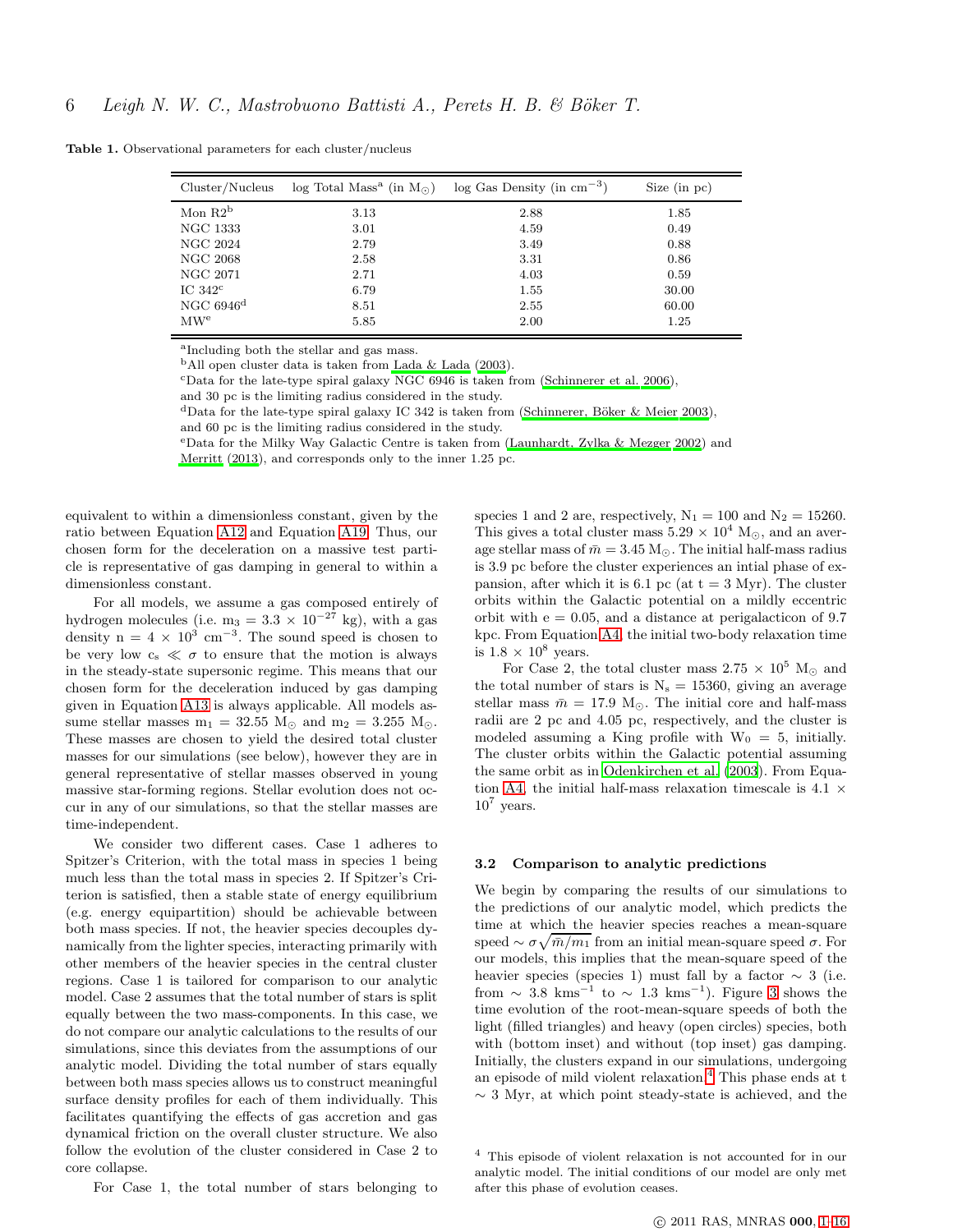system begins to evolve toward a state of energy equilibrium. This corresponds to  $t = 0$  in our analytic model.

The onset of energy equilibrium is depicted in Figure [3,](#page-7-1) since the root-mean-square speed of the heavier species begins to fall below that of the lighter species. We observe significantly more scatter in the time evolution of the rootmean-square speed of the heavier species, particularly when gas damping is present. This is due mainly to the small number of particles for species 1, but also in part due to strong gravitational interactions that occur between members of species 1 upon segregating into the core. Due to this scatter, the exact time at which energy equilibrium and mass segregation occur is ambiguous in Figure [3.](#page-7-1) Even more problematic, members of species 1 quickly segregate into the core where the velocity dispersion is at its highest, and this also contributes to increasing the mass in the core, which further increases the central velocity dispersion. Hence, exact energy equipartition does not occur in the simulations without gas damping, since the root-mean-square speed of the heavier species never drops as much as energy equipartition initially predicts. Specifically, the root-mean-square speed of the heavier species only falls by at most a factor  $\sim$  1.5 relative to the lighter species after several tens of Myr, at which point the system stabilizes and energy equilibrium is reached. This is less than predicted by energy equipartition, as discussed in more detail in [Trenti & van der Marel](#page-13-13) [\(2013](#page-13-13)). Only with gas damping does the root-mean-square speed of the heavier species continue to fall below that of the lighter species beyond what is done by two-body relaxation alone. Regardless, it is clear from Figure [3](#page-7-1) that gas damping accelerates the rate at which energy equilibrium, and hence mass segregation, occurs by a factor  $\sim$  2 relative to twobody relaxation alone for the model assumptions adopted here.

The predictions of our analytic model are *qualitatively* borne out by the simulations, since gas damping accelerates the rate of mass segregation. Quantitatively, however, our analytic estimates for the mass segregation timescales under-predict the true timescales by a factor  $\sim 5 - 10$ , both without and especially with gas damping. Specifically, from Equation [A19,](#page-16-0) mass segregation should begin occurring after 1.2 Myr if only gas dynamical friction is operating (shown by the dashed lines in Figure [3\)](#page-7-1), whereas the half-mass twobody relaxation time (solid lines) for species 1 is 18 Myr, as given by Equation [A3](#page-13-16) (and ignoring the mass in gas, which is not accounted for in our computational models). Although some members of species 1 do indeed begin to segregate into the core in as a little as a few Myr, the process continues for another few tens of Myr before most members of species are in the core. Thus, our analytic timescales correspond better to the onset of mass segregation, as opposed to its termination. Other contributing factors to the discrepany between our analytic timescale and the results of our simulations include the steep dependence of the efficiency of gas damping on the particle velocity, and our adopted estimate of the velocity dispersion (using the approximation in [Binney & Tremaine \(1987\)](#page-12-50)) which is a slight underestimate for members of species 1 throughout the course of our simulations.

Figure [4](#page-7-2) shows snapshots in time of the distribution of stellar velocities for the low- (top insets) and high-mass (bottom insets) species, both with (right insets) and without (left insets) gas damping. The velocities are shown at  $t = 0$  Myr (black) and  $t = 500$  Myr (red). The cluster is on a mildly eccentric orbit, with apogalacticon and perigalacticon speeds of ∼ 205 and 230 km/s, respectively. This accounts for most of the offset between the black and red distributions, since the latter corresponds roughly to apogalacticon and the former to shortly after perigalacticon. The smaller peaks at  $\sim$  205 km/s and 215 km/s correspond to tidal tails, which contain approximately half the initial total cluster mass.

Interestingly, in the simulations with gas damping, the cluster is unable to remain in equilibrium, and the heavier species reaches a sufficiently high central density to decouple dynamically from the lighter species. This leads to strong gravitational interactions between members of the heavier species, and ultimately their continual ejection from the cluster over time. With gas damping, a large fraction of species 1 has been ejected from the cluster within  $< 500$ Myr, whereas no members of species 1 have been ejected in the simulation without gas damping. This illustrates that gas damping can significantly accelerate the dynamical ejection of a massive sub-population in clusters, or even stimulate such a population to decouple dynamically and undergo this phase of ejections when it otherwise would remain stable.

This last point is further illustrated in Figure [5,](#page-8-0) which shows the cumulative radial density profiles for the high- (left insets) and low-mass (right insets) species, both with (top insets) and without (bottom insets) gas dynamical friction. For the high-mass species, the bottom left inset shows that mass segregation has occurred in  $\ll 100$  Myr, with all members of species 1 being confined to the central cluster regions. This configuration remains stable in the case without gas damping for the next 500 Myr. With gas damping, however, the heavier species decouples dynamically in  $\ll 100$ Myr, and strong gravitational interactions between members of species 1 have ejected a large fraction of the heavier population to large cluster radii, albeit many remain on bound orbits and return to the core within a few Myr. This process of evaporation through strong encounters [\(Henon 1969](#page-12-51)) results in the complete ejection of  $\gtrsim 80\%$  of the heavier population by 500 Myr.

Approximately half the cluster mass begins to form tidal tails well within 100 Myr, as shown in the cumulative radial density profiles for the lighter species in Figure [5.](#page-8-0) This is because the cluster is initially tidally over-filling. Note that the evolution is significantly more rapid in the simulations with gas damping.

Next, we present the results of our simulations for which the initial population size of each species is half the total number of objects (i.e. Case 2). This is shown in Figures [6](#page-8-1) for the supersonic case, which illustrates the cumulative radial density profiles for the high- (top insets) and low-mass (bottom insets) species, both with (top insets) and without (bottom insets) gas dynamical friction, at 0 Myr (solid lines), 100 Myr (dotted lines) and 500 Myr (dashed lines).

The key result illustrated in Figure [6](#page-8-1) is that gas damping causes clusters to contract and compactify, losing stars from their outskirts to tidal tails at an accelerated rate. The stronger is the gas damping, the more pronounced is the effect. This is shown by comparing the cumulative radial density profiles of the heavier (top left inset) and lighter (top right inset) species in the simulations with gas damp-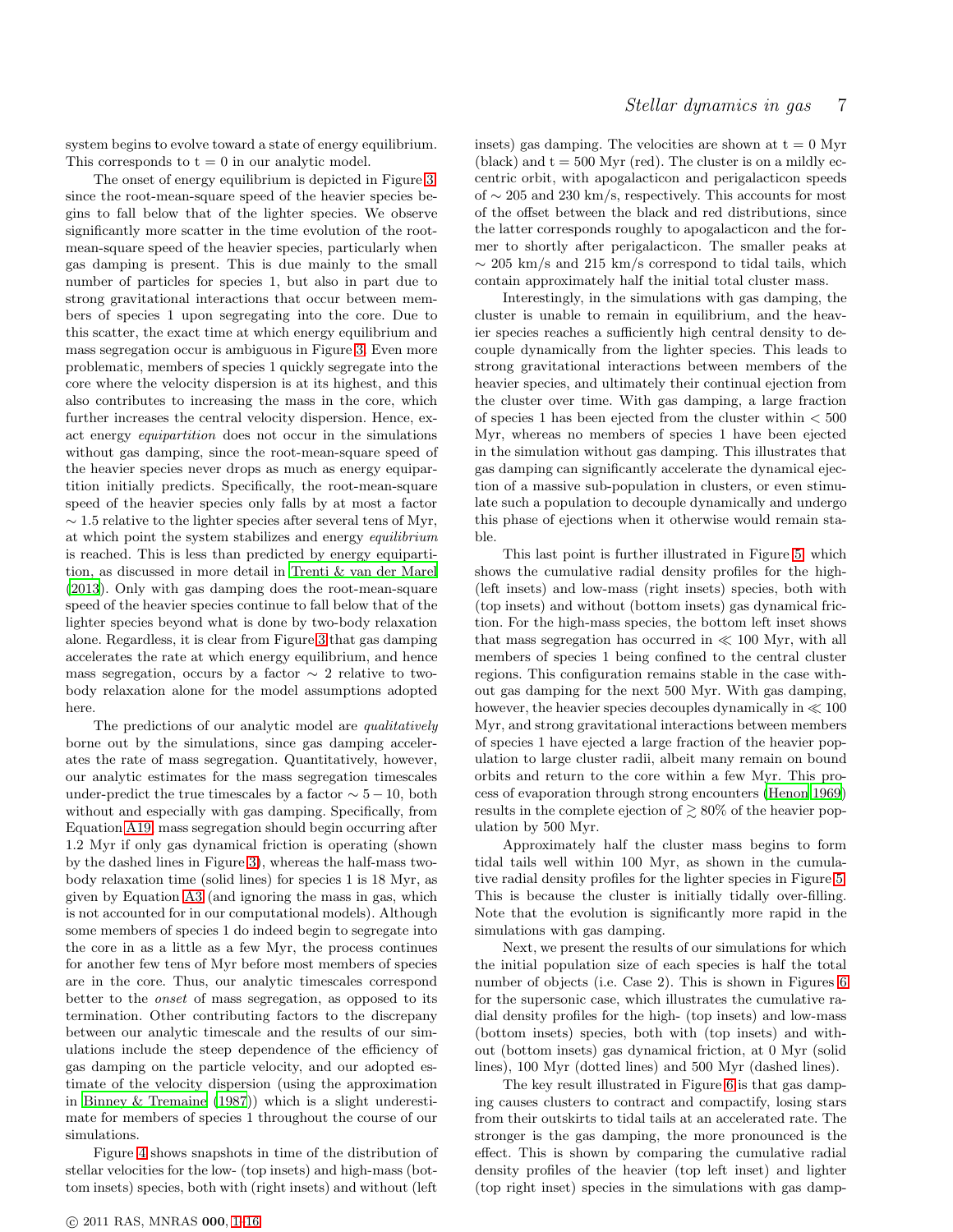

<span id="page-7-1"></span>Figure 3. The time evolution of the root-mean-square speeds for the low- (filled triangles) and high-mass (open circles) species are shown, both with (bottom inset) and without (top inset) gas damping. Only stars within 5 pc of the cluster centre are included in calculating the root-mean-square speeds, to avoid including stars that are ejected from the cluster. The dashed and solid lines show our analytic predictions for the timescale for mass segregation due to gas dynamical friction and two-body relaxation, respectively, beginning at  $t = 3$  Myr, which corresponds roughly to the time at which the initial episode of mild violent relaxation ceases, and hence  $t = 0$  in our analytic model.



Velocity (km/s)

<span id="page-7-2"></span>Figure 4. The distribution of stellar velocities are shown for the low- (top insets) and high-mass (bottom insets) species, both with (right insets) and without (left insets) gas damping. The velocities are shown at  $t = 0$  Myr (black) and  $t = 500$  Myr (red).

ing. The lighter species takes considerably longer to undergo this contraction, and even expands on a shorter timescale in response to the loss of cluster mass (of the heavier species). The heavier species, on the other hand, contracts on a much shorter timescale than the lighter species, since the deceleration due to gas damping is proportional to the square of the particle mass.

# <span id="page-7-0"></span>4 DISCUSSION

In the subsequent sections, we discuss the implications of our results for the evolution of gas-embedded star clusters, comment on the validity of our model assumptions and offer suggestions for improvements in future work. We further discuss what our results imply for different astrophysical cases of interest, including nuclear star clusters and SMBH for-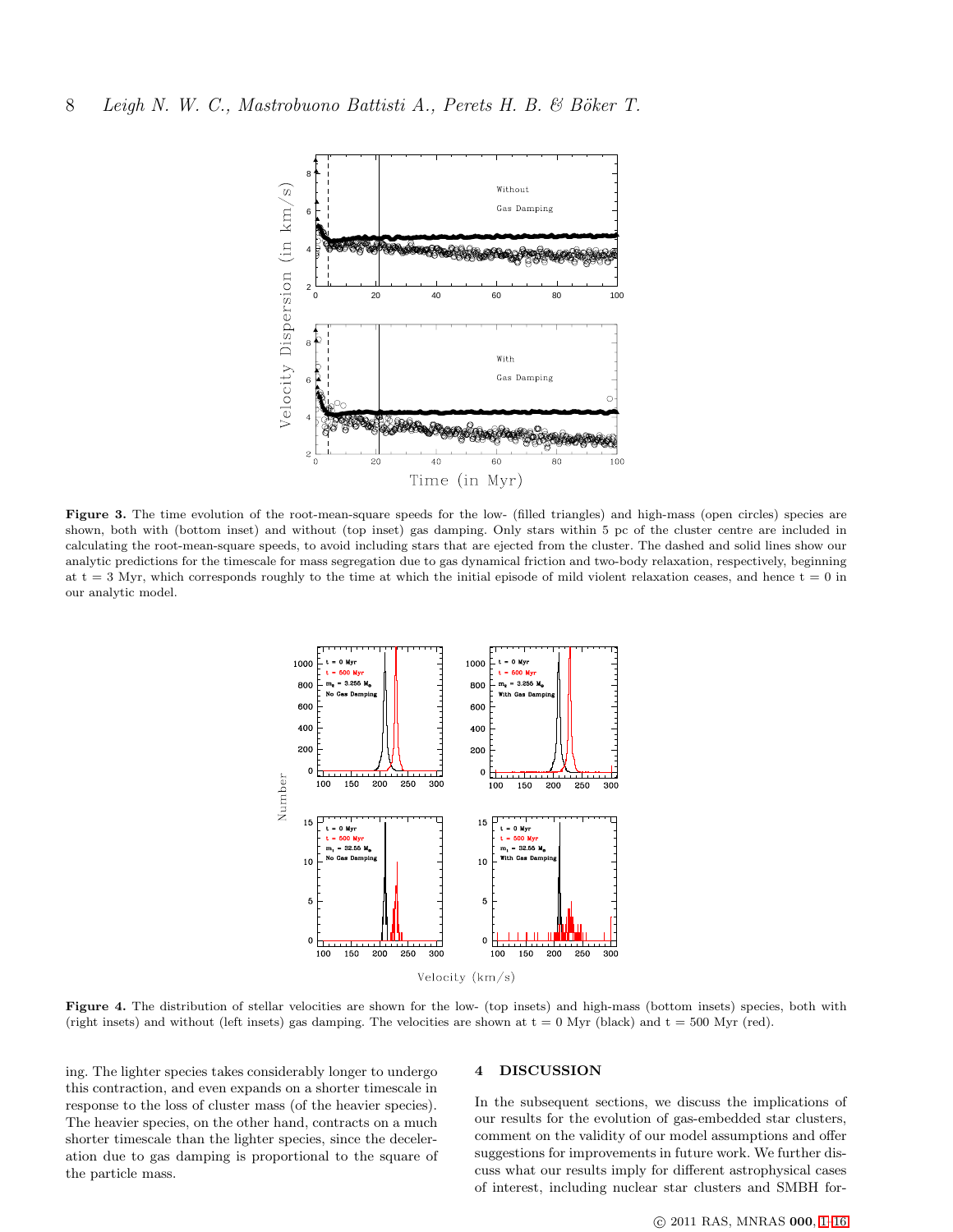

<span id="page-8-0"></span>Figure 5. The cumulative radial density profiles are shown for the low- (bottom insets) and high-mass (top insets) species, both with (left insets) and without (right insets) gas damping. The radial profiles are shown at  $t = 0$  Myr (solid lines),  $t = 100$  Myr (dotted lines) and t = 500 Myr (dashed lines). The number objects belonging to the heavier species is  $N_1 = 100$ , whereas for the lighter species  $N_2$ 15260. Thus, the total mass in species 1 is much less than the total mass in species 2, and Spitzer's Criterion is satisfied.



<span id="page-8-1"></span>Figure 6. The cumulative radial density profiles are shown for the low- (bottom insets) and high-mass (top insets) species, both with (left insets) and without (right insets) gas damping. The radial profiles are shown at  $t = 0$  Myr (solid lines),  $t = 100$  Myr (dotted lines) and t = 500 Myr (dashed lines). The number of objects belonging to each mass species is equal, with  $N_1 = N_2 = 7680$ .

mation, young open clusters or associations, and primordial globular clusters.

# 4.1 Mass segregation and energy equilibrium

Here, we discuss the implications of our results for the rate of mass segregation in a gas-embedded star cluster within the context of energy equilibrium.

Within the framework of our analytic model, if initially all mass species in a cluster have the same root-meansquare speed, then all three damping mechanisms considered in this paper will push this initial state toward energy equilibrium. Our simulations show that energy equipartition is never actually achieved, even without gas damping (see [Trenti & van der Marel \(2013](#page-13-13)) for more details). The analytic timescale presented in Appendix A and compared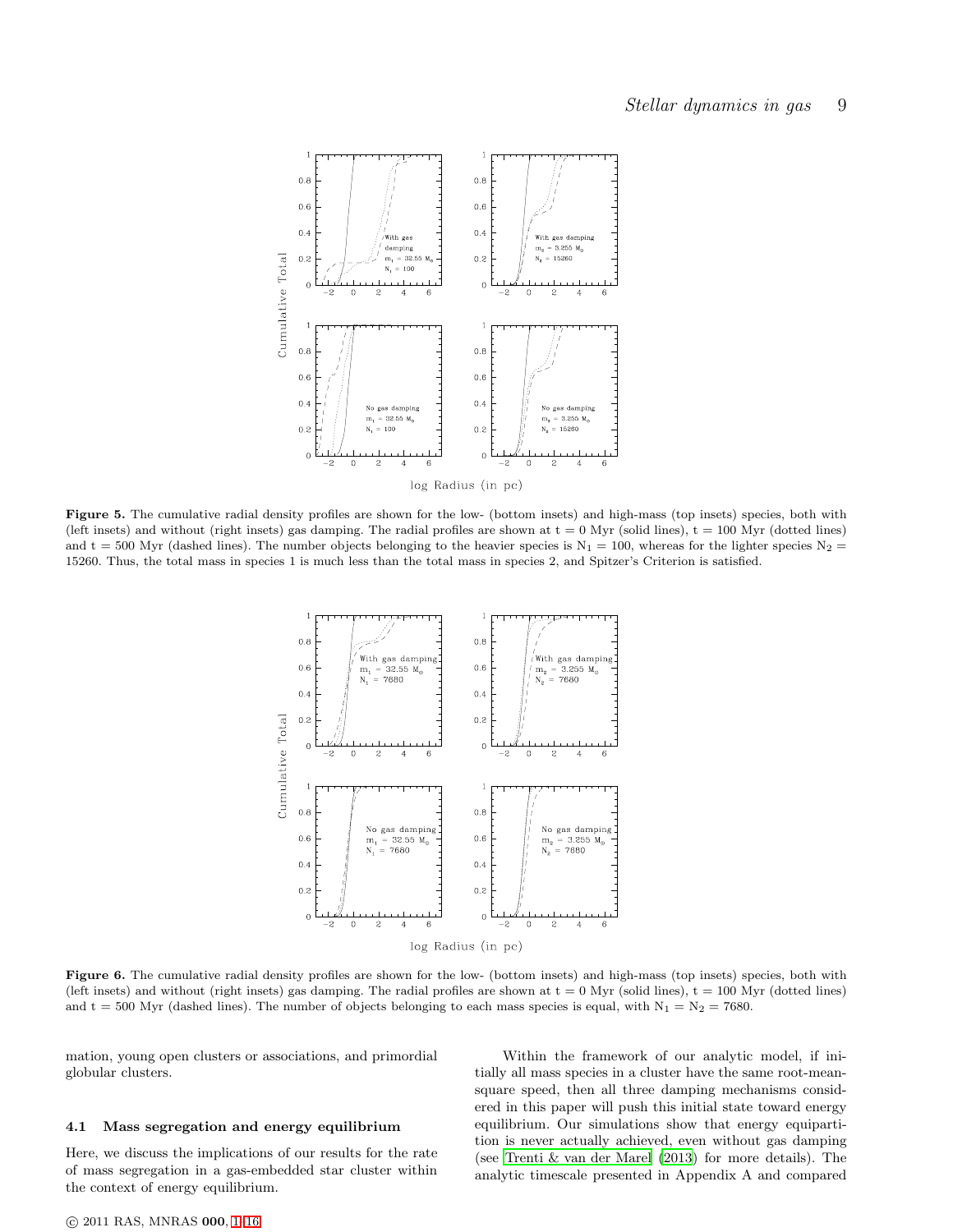to the simulations in Figure [3](#page-7-1) nonetheless approximately describe the timescale for mass segregation due to gas dy-namical friction<sup>[5](#page-9-0)</sup> to within an order of magnitude, since this timescale depends most sensitively on the initial particle velocity, with the dependence on the final particle velocity typically being negligible.

Our results illustrate that both gas dynamical friction and accretion from the ISM should serve to accelerate the rate of mass segregation (or stratification) within gas-embedded star clusters, operating on timescales comparable to (albeit typically smaller than) the corresponding timescale for two-body relaxation for typical gas densities and cluster masses. Importantly, we do not expect either gas accretion or gas dynamical friction to stop operating once mass segregation is achieved. These mechanisms will continue to reduce the velocities of more massive particles the fastest, causing the cluster to fall further away from energy equilibrium, and contract even further. In particular, clusters that would otherwise achieve a stable state of approximate energy equilibrium will be forced out of this state by gas damping. Thus, so long as gas damping continues to operate, a stable state of energy equilibrium cannot be achieved. Eventually, the central density of the heavier particles becomes sufficiently high that they begin to undergo strong gravitational interactions, progressively dwindling their population size by ejecting each other from the cluster (or colliding).

In massive clusters, gas damping could push clusters to core collapse on a shorter timescale than two-body relaxation alone. This could help to explain why more massive Galactic globular clusters are, on average, more concentrated [\(Harris 1996, 2010 update](#page-12-52); [Leigh et al. 2013b](#page-12-53)), when two-body relaxation alone should cause the opposite. That is, two-body relaxation causes the concentration to increase slowly over time, but this process operates at a rate that is inversely proportional to the cluster mass. For this scenario to be compatible with the observed distribution of concentrations, our analytic results suggest that the duration of the gas-embedded phase should be proportional to the total cluster mass. This is because the additional gas mass increases the stellar velocities via the virial theorem, and the timescale for gas damping to decelerate a massive test particle scales with the cube of the particle velocity in the steady-state supersonic limit. Thus, the duration of the gas-embedded phase should scale with total cluster mass as  $M_{\rm clus}^{2/3}$ , since  $\tau_{\rm gd, sup} \propto \sigma^3$  and  $\sigma \propto M_{\rm clus}^{1/2}$ . Here,  $\tau_{\rm gd, sup}$  represents the timescale for gas damping (i.e. either gas accretion or gas dynamical friction) to operate in the steady-state supersonic limit and  $\sigma$  is the stellar velocity dispersion, taken as a proxy for the typical relative velocity between stars and the gas. If the duration of the gas-embedded phase does indeed scale with the total cluster mass, then this could predict a relation between second generation stars and the concentration parameter, perhaps in the form of a correlation between concentration and the fraction of second generation stars (see Section [4.3.1](#page-10-0) below).

Alternatively, assuming that the total mass in stars

greatly exceeds the total gas mass (so that the stellar velocities do not depend strongly on the total gas mass, via the virial theorem), then more massive clusters could end up more concentrated if the gas fraction scales linearly with the total cluster mass, and the duration of the gas-embedded phase is independent of cluster mass. This is because the rate of gas damping scales linearly with gas density, and we assume that the cluster half-mass radius  $r_h$  is also approximately independent of the total cluster mass [\(Harris](#page-12-52) [1996, 2010 update\)](#page-12-52).

Importantly, we expect our main conclusions to hold if our simulations were to be re-performed with a realistic mass spectrum. In particular, gas damping should still accelerate the rate of mass segregation, cause overall cluster contraction and even accelerate the rate of core collapse. However, we caution that higher gas densities than adopted in the simulations performed in this paper will likely be required to achieve comparable effects within a few 100 Myr. This is because the average mass in our simulations is higher than it would be assuming a realistic mass spectrum, increasing the efficiency of gas damping. We did attempt to perform some simulations adopting a realistic mass spectrum, and our preliminary results confirm these conclusions.

## 4.2 Model assumptions

In this section, we improve upon the connection between our results and real astrophysical environments by discussing our model assumptions.

First, we discuss our derivation for the timescale for two-body relaxation to operate in a gas-embedded star cluster, as presented in Equation [A5.](#page-14-0) Importantly, we have modeled the gas as a simple background potential in this derivation, which neglects the gravitational interactions between stars and over-densities in the gas such as, for example, any filamentary structure in the gas. We do not expect our model to be accurate in the regime where the total gas mass significantly exceeds the total stellar mass, since here the assumption that the cluster is in steady-state breaks down, as does the assumption that the gas can be treated as a simple background potential. More detailed numerical simulations will be needed to identify the parameter space suitable to our simple analytic treatment for a gas-modified relaxation time.

Next, we discuss our simplified treatment of gas dynamical friction and accretion. Probably the most important assumption is that the radial density profile of the gas is uniform, which is certainly not the case in most observed star-forming regions. Among other things, the gas could be more centrally concentrated than the stars due to dissipation, and/or it could exhibit over- and under-densities due to radiation pressure from stars and its own self-gravity. If a region is of sufficiently low density, perturbations traveling through the gas may not be able to propagate through it, and this would decrease the effectiveness of gas dynamical friction. What's more, the orbits of neighboring stars pass directly through the wakes induced by gas dynamical friction. This suggests that the true upper limit for the Coulomb logarithm, incorporated in the derivation for the deceleration due to gas dynamical friction in the supersonic regime, should perhaps be the distance between stars, instead of the cluster half-mass radius. This reduces the rate of de-

<span id="page-9-0"></span><sup>5</sup> More accurately, our analytic timescale corresponds more closely to the onset of mass segregation due to gas dynamical friction.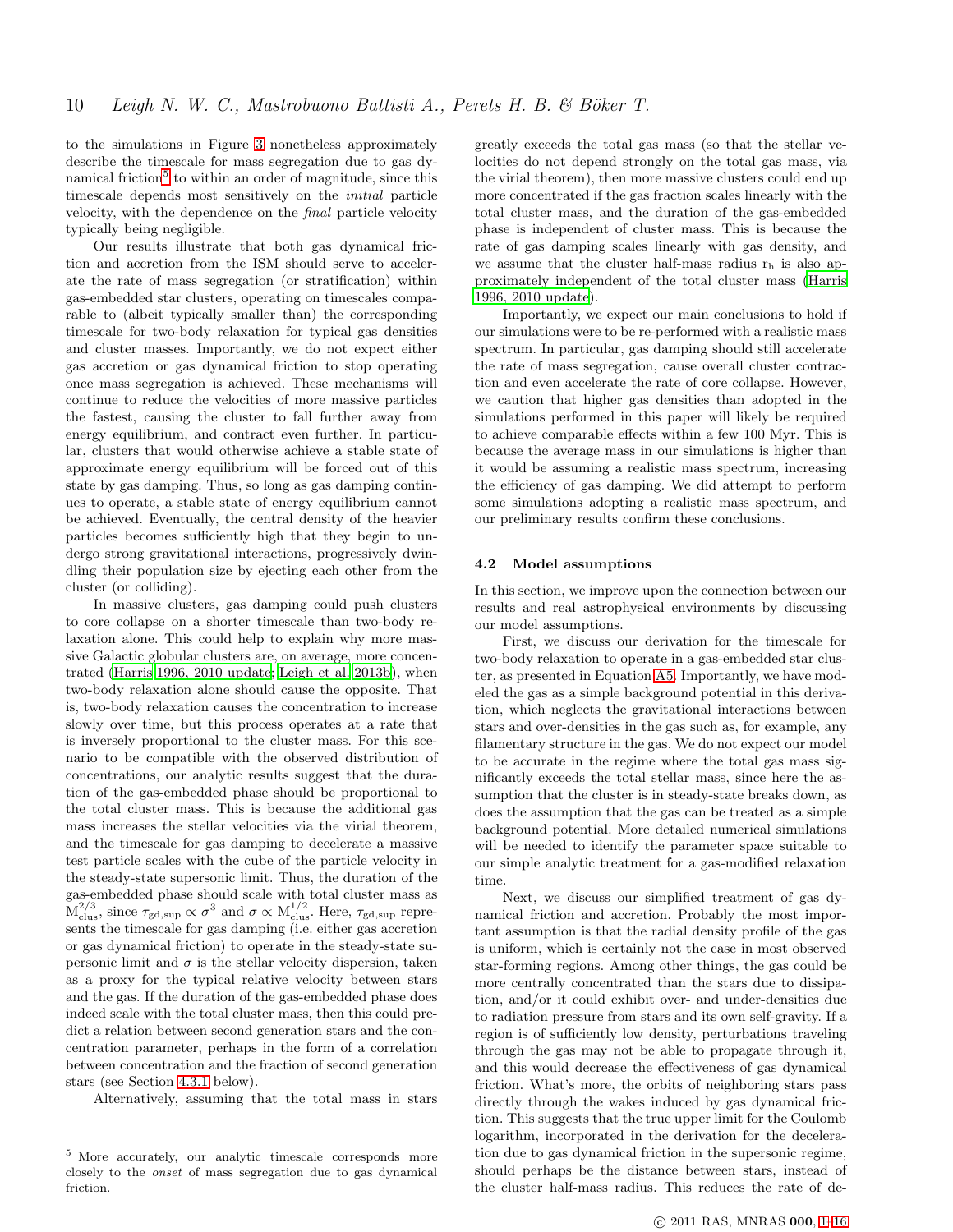celeration due to gas dynamical friction by a factor  $\lesssim$  10. These issues are also not accounted for by our simple estimate for the accretion rate. The Bondi-Hoyle-Lyttleton prescription for accretion represents a strict upper limit, and the true accretion rate could be orders of magnitude lower (e.g. [Krumholz, McKee & Klein 2004](#page-12-54), [2005a](#page-12-55), [2006](#page-12-56)).

Our model is only suited to the steady-state subsonic and supersonic limits, or  $v \ll c_s$  and  $v \gg c_s$ , respectively. Thus, the assumptions behind our analytic timescales break down for stellar velocity dispersions on the order of the sound speed. Here, gas dynamical friction is at its most efficient, and could be the dominant damping force acting on the test particle for much lower gas densities than our results suggest.

Given the simplicity of our derivations for the mass segregation times due to gas accretion and gas dynamical friction, we estimate they are correct to within an order of magnitude, at best. In fact, given the (flawed) assumption of a uniform gas density, the derived rates are likely overestimates of the true rates. In general, the conclusion that the gas dynamical friction timescale is shorter than the gas accretion timescale for all but the most bloated objects requires further study using more advanced simulations. Indeed, [Lee & Stahler \(2011\)](#page-12-44) and [Lee & Stahler \(2013\)](#page-12-45) recently argued that the deceleration due to accretion cannot be separated from that due to gas dynamical friction, and that the damping force is precisely equal to  $\dot{m}v$  in both the subsonic and supersonic regimes.

To derive the timescales for gas dynamical friction and accretion to cause a massive test particle to become mass segregated, we assumed that both gas damping and twobody relaxation cause a particle's velocity to vary smoothly from an initial value  $\sigma$  to a final value  $\sigma \sqrt{\bar{m}/m_1}$ . This is not strictly valid, since particles do not adhere to circular orbits in clusters, so that their velocities will vary over the course of a crossing time. In turn, the deceleration due to both gas dynamical friction and accretion should vary over a crossing time, particularly in the supersonic limit, since here both rates depend on the particle velocity. This issue is addressed directly via our computational N-body models, which put the validity of this assumption to the test. Given the reasonably good agreement (to within an order of magnitude) between our analytic model and the results of our simulations, we conclude that the assumption that a particle's velocity varies smoothly as it decelerates due to gas damping is a decent first-order approximation.

# 4.3 Specific astrophysical environments

When do the initial conditions adopted in our analytic model actually occur in nature? In particular, our model assumes that initially all mass species have the same root-meansquare speed. This assumption should be suitable to a cluster that has recently undergone a phase of violent relaxation. In open clusters, this could occur if the parent star-forming region is initially sub-virial, and a pronounced infall phase occurs. This could also apply to the formation of nuclear star clusters in galactic nuclei. However, here, violent relaxation could also occur when significant reservoirs of gas fall into the nucleus, or when/if other star clusters, in particular massive globular clusters, spiral in and merge with the nucleus due to stellar dynamical friction within the host galaxy.

In all galactic nuclei and young star-forming regions considered in this paper, the stellar motions should typically be in the supersonic regime, since either the gas is predominantly cold and molecular or the stellar velocity dispersion is very high. Nevertheless, it is possible that in some environments, the gas is sufficiently heated by, for example, stellar winds, supernovae, or high-energy radiation, that the gas sound speed becomes on the order of the stellar velocity dispersion. Indeed, the gas in the Galactic Centre within  $\sim$  1 pc of the SMBH is known to be hot (kT  $\sim$  1 keV) [\(Merritt 2013\)](#page-12-48), however here the stellar velocity dispersion is also high. We note that, when the stellar velocities are on the order of the sound speed, gas damping should be maximally effective, since the deceleration due to gas dynamical friction becomes very large (e.g. [Ostriker 1999](#page-13-12)).

Below, we discuss in more detail the implications of our results for specific astrophysical environments.

#### <span id="page-10-0"></span>4.3.1 Galactic nuclei and primordial globular clusters

The results of our analytic model suggest that, although the rate of gas damping should increase with increasing gas density, the effect is largely canceled by the additional gas mass causing an increase in the stellar velocity dispersion. This suggests that the total duration of the gas-embedded phase plays a more important role in deciding the overall effects of gas damping on the cluster structure than does the gas density. In late-type galaxies, galactic nuclei are thought to undergo continual gas replenishment from the host galaxy. If a new stellar population is born every time this occurs, a correlation could exist between the number of distinct stellar populations and the overall compactness of the nuclear cluster, assuming that the duration of each gas-embedded phase stays roughly the same between gas replenishment events. Additionally, there is some evidence to suggest that more massive GCs are more likely to host multiple stellar populations (e.g. [Gratton, Carretta & Bragaglia](#page-12-8) [2012](#page-12-8)). This is in rough agreement with the idea that more compact (or concentrated) clusters should also host a larger fraction of second or even third generation stars, or perhaps just a wider stellar age distribution if distinct generations are not present.

As discussed, gas damping should cause clusters to contract, independent of the mass segregation process. The effect can be significant. For example, in our simulations with gas damping, we find a factor of  $\sim$  2 difference in the final cluster half-mass radius compared to those simulations without gas damping, for our chosen model assumptions.

In galactic nuclei, cluster contraction could be relevant to SMBH formation in the early Universe, and even SMBH growth at later cosmic epochs. If an SMBH is present at the centre of a nuclear star cluster, gas damping will increase the feeding rate of stars into its immediate vicinity, and hence the rate at which stars merge with it. More generally, gas damping could accelerate a phase of runaway mergers to occur in the centres of nuclear clusters, which could then result in SMBH formation or growth. The simulations performed in this paper treat all objects as point particles, so that mergers/collisions are neglected. However, modern simulation-based techniques can address this issue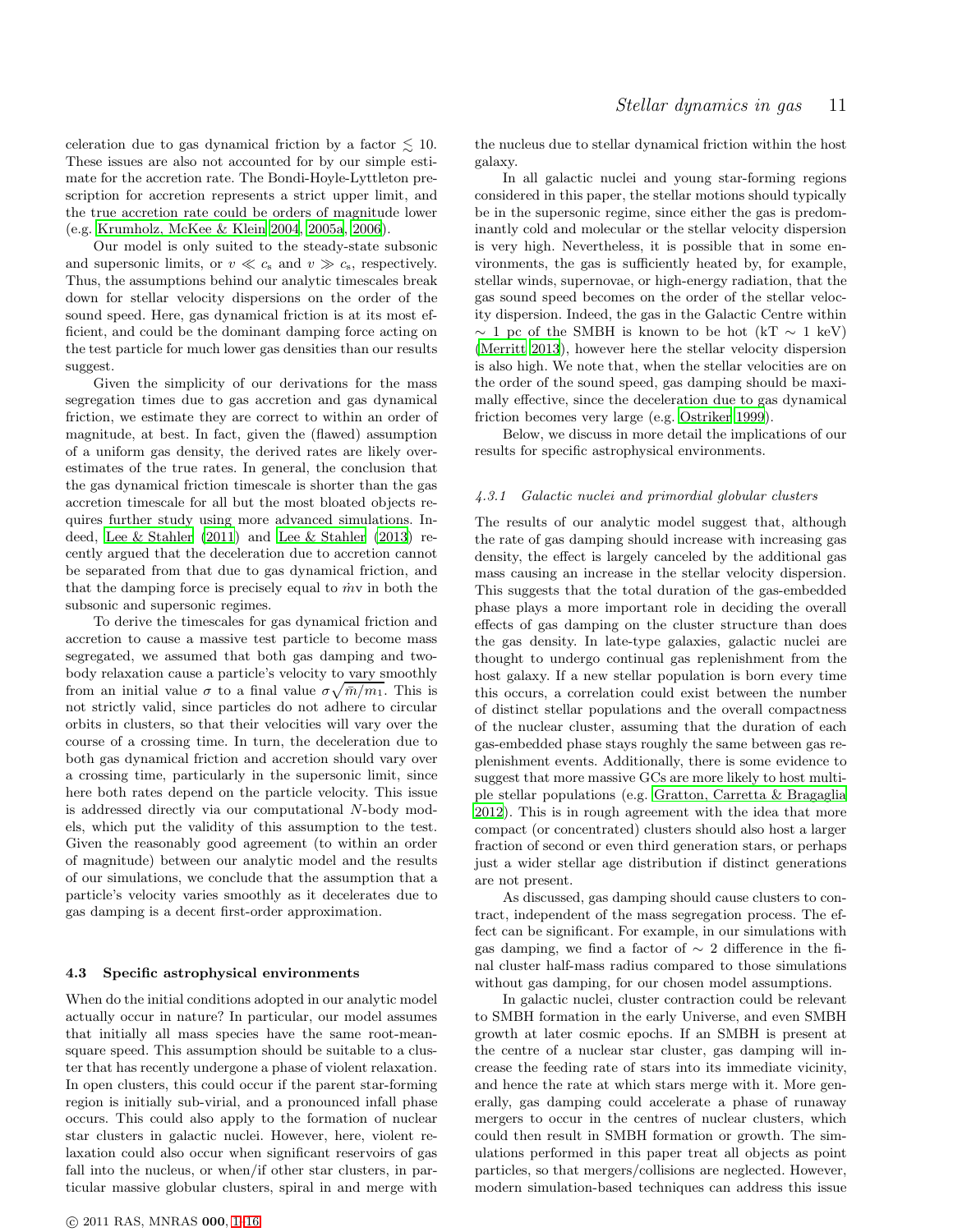(e.g. [Portegies Zwart et al. 2004](#page-13-17)), which offers an interesting avenue for future studies. Similarly, our results can be applied to stellar-mass black holes in primordial globular clusters, which suggests that gas damping could have an important bearing on the present-day black hole retention fractions.

We caution that we have not considered stellar evolution-induced mass loss in our simulations, which contributes to cluster expansion. This is particularly important early on in the cluster lifetime, when massive stars are still present (e.g. [Chernoff & Weinberg 1990](#page-12-57); [Leigh et al. 2013b\)](#page-12-53). We have also neglected dynamical interactions involving binary stars, which can act either as a source of heating or cooling (e.g. [Fregeau, Ivanova & Rasio](#page-12-58) [2009](#page-12-58); [Converse & Stahler 2011;](#page-12-59) [Leigh et al. 2013b](#page-12-53)). Future more sophisticated simulations should ideally account for these processes, and their implications for the results presented here.

# 4.3.2 Young open clusters

Most young open clusters are not yet in virial equilibrium, and hence are not in steady-state. In some cases, the clusters are sub-virial, and are in the process of contracting. This is exactly what we would expect if gas dynamical friction and/or accretion are acting. Specifically, the stellar velocities should be lower than expected from the virial theorem given the currently observed cluster size and structure. With gas dynamical friction and accretion operating, the stars should continually be decelerating, while also attempting to adjust the cluster structure accordingly. The former must take place before the latter can occur. Thus, both gas dynamical friction and accretion could contribute to causing a gas-embedded cluster to appear sub-virial.

If star clusters are born primordially mass segregated, our analytic timescales do not strictly apply. Indeed, several recent studies suggest that star-forming regions could be mass segregated as early as the protostellar phase (e.g. [Kryukova et al. 2012](#page-12-60); [Elmegreen, Hurst & Koenig 2014;](#page-12-61) [Kirk, Offner & Redmond 2014](#page-12-18)). However, with our results in mind, it is perhaps no surprise that many young open clusters appear primordially mass segregated, if this conclusion is based on the ages of the clusters being much shorter than their half-mass relaxation times. All of the mechanisms contributing to mass segregation discussed in this paper should be operating during the star formation process, and their rates could be relatively short compared to the star formation time. As protostars accrete mass from the ISM, conservation of momentum should continually act to reduce (typically) the velocities of the protostars. At the same time, protostars are being accelerated/decelerated by the gravitational tug from their peers. The most massive protostars should experience the greatest overall deceleration due to momentum conservation from accretion, and/or experience the least overall acceleration from their less massive peers. Thus, by the time a statistically significant distribution of protostar masses has formed, it stands to reason that a cluster could already appear mass segregated (e.g. [Girichidis et al. 2012b\)](#page-12-28). This represents an extreme application of our model, and is better addressed using more sophisticated numerical simulations of star formation. Previous SPH simulations have shown that stars in the central cluster regions tend to accrete the most due to the higher gas densities, and this is primarily responsible for star clusters appearing primordially mass segregated [\(Bonnell et al.](#page-12-19) [1997](#page-12-19); [Bonnell & Davies 1998](#page-12-20); [Bonnell et al. 2001](#page-12-21)). However, primordial mass segregation can be complicated if (massive) clusters are initially born with significant substructure and undergo one or more phases of clump-infall. It is perhaps more likely that the initial conditions of our model would at some point be met if such a scenario were to occur (e.g. [Maschberger et al. 2010\)](#page-12-25).

If our simulations were to be repeated assuming a more realistic gas density profile that follows that of the stars, many of the effects discussed in this paper would be amplified, such as the acceleration of core collapse. In general, we do not consider the evolving properties of the gas, and could be missing a lot of interesting physics due to this simplifying assumption. Our analytic model is meant to provide a useful benchmark for comparison between observational data and future more sophisticated numerical simulations.

# 5 SUMMARY

In this paper, we study the effects of gas damping on the evolution of embedded star clusters. Using a simple threecomponent analytic model, we compare the rates of mass segregation due to two-body relaxation, accretion from the interstellar medium, and gas dynamical friction in both the supersonic and subsonic regimes. Using observational data in the literature, we apply our analytic predictions to two different astrophysical environments, namely galactic nuclei and young open star clusters. The general predictions of our analytic model are confirmed using numerical N-body simulations, modified to include the effects of gas damping.

The effects of gas damping can be significant in some gas-rich nuclei and even some gas-embedded low-mass open clusters, significantly reducing the timescale for mass segregation below that due to two-body relaxation alone. However, two-body relaxation dominates in both environments considered here. In general, our results suggest that gas damping is relatively inefficient in very massive clusters with long relaxation times, even when the gas density is high. This is because the higher gas density translates into a larger cluster mass, and thus larger stellar velocities via the virial theorem.

Gas damping causes overall cluster contraction. If the cluster is mass segregated, the core radius contracts faster than the half-mass radius, increasing the central concentration and accelerating the rate of core collapse. This effect should be further amplified if the gas density follows the stellar density, and is higher in the central cluster regions. A stable state of approximate energy equilibrium cannot be maintained if gas damping is present, even if Spitzer's Criterion is satisfied. This instability drives the continued dynamical decoupling and subsequent ejection (and/or collisions) of the more massive population.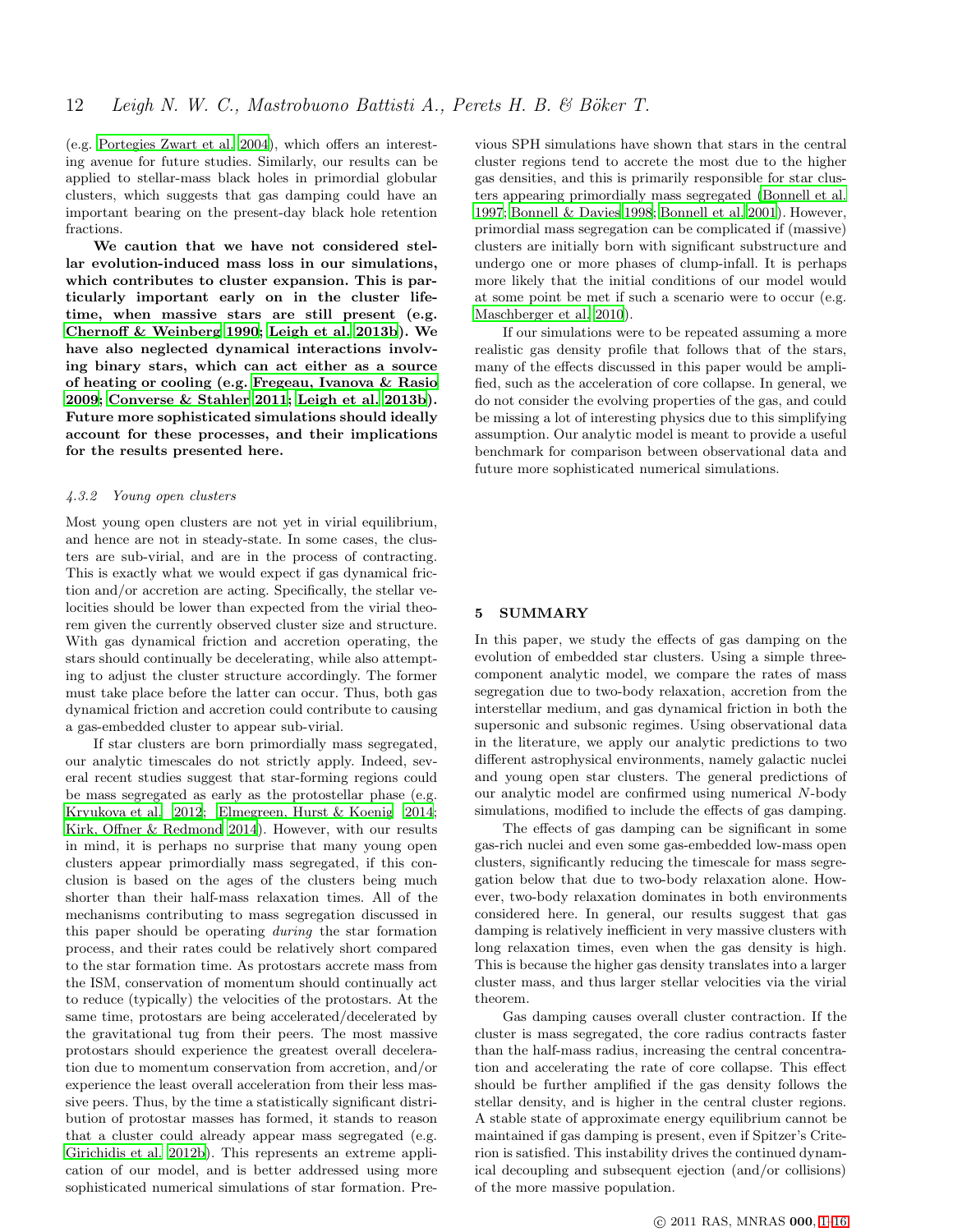# ACKNOWLEDGMENTS

We kindly thank Eric Rosolowsky and Natasha Ivanova for useful discussions, as well as an anonymous referee whose comments helped to significantly improve our manuscript.

#### **REFERENCES**

- <span id="page-12-36"></span>Allison R. J., Goodwin S. P., Parker R. J., Portegies Zwart S. F., de Grijs R., Kouwenhoven M. B. N. 2009, MNRAS, 395, 1449
- <span id="page-12-29"></span>Allison R. J., Goodwin S. P., Parker R. J., Portegies Zwart S. F., de Grijs R., Kouwenhoven M. B. N. 2009, ApJ, 700, 99
- <span id="page-12-22"></span>Bate M. R., Bonnell I. A., Bromm W. 2003, MNRAS, 341, 213
- <span id="page-12-23"></span>Bate M. R. 2009, MNRAS, 392, 590
- <span id="page-12-24"></span>Bate M. R. 2012, MNRAS, 419, 3115
- <span id="page-12-50"></span>Binney J., Tremaine S., 1987, Galactic Dynamics (Princeton: Princeton University Press)
- <span id="page-12-4"></span>Böker T., Lisenfeld U., Schinnerer E. 2003, A&A, 406, 87
- <span id="page-12-41"></span>Bondi H., Hoyle F. 1944, MNRAS, 104, 273
- <span id="page-12-42"></span>Bondi H. 1952, MNRAS, 112, 195
- <span id="page-12-47"></span>Capuzzo-Dolcetta R., Mastrobuono-Battisti A., Maschietti D. 2011, New Astronomy, 16, 284
- <span id="page-12-19"></span>Bonnell I. A., Bate M. R., Clarke C. J., Pringle J. E. 1997, MNRAS, 285, 201
- <span id="page-12-20"></span>Bonnell I. A., Davies M. B. 1998, MNRAS, 295, 691
- <span id="page-12-21"></span>Bonnell I. A., Bate M. R., Clarke C. J., Pringle J. E. 2001, MNRAS, 323, 785
- <span id="page-12-57"></span>Chernoff D. F., Weinberg M. D. 1990, ApJ, 351, 121
- <span id="page-12-9"></span>Conroy C., Spergel D. N. 2011, ApJ, 726, 36
- <span id="page-12-10"></span>Conroy C. 2012, ApJ, 758, 21
- <span id="page-12-59"></span>Converse J. M., Stahler S. W. 2011, MNRAS, 410, 2787
- Davies M. B., Miller M. C., Bellovary J. M. 2011, ApJ, 740, 42
- <span id="page-12-43"></span>Dokuchaev V. P. 1964, Sovet Astron., 8, 23
- <span id="page-12-1"></span>Da Rio N., Robberto M., Hillenbrand L. A., Henning T., Stassun K. G. 2012, ApJ, 748, 14
- De Marchi G., Paresce F., Pulone L. 2007, ApJ, 656, L65
- <span id="page-12-40"></span>De Marchi G., Paresce F., Portegies Zwart S. 2010, ApJ, 718, 105
- <span id="page-12-0"></span>De Marchi G., Panagia N., Sabbi E. 2011, ApJ, 740, 10
- <span id="page-12-61"></span><span id="page-12-58"></span>Elmegreen B. G., Hurst R., Koenig X. 2014, ApJL, 782, L1 Fregeau J. M., Ivanova N., Rasio F. A. 2009, ApJ, 707, 1533
- <span id="page-12-6"></span>Gabor J. M., Bournaud F. 2013, MNRAS, 434, 606
- <span id="page-12-39"></span>Gieles M., Heggie D., Zhao H. 2011, MNRAS,413, 2509
- <span id="page-12-27"></span>Girichidis P., Federrath C., Banerjee R., Klessen R. S. 2012, MNRAS, 420, 613
- <span id="page-12-28"></span>Girichidis P., Federrath C., Allison R., Banerjee R., Klessen R. S. 2012, MNRAS, 420, 3264
- <span id="page-12-11"></span>Gratton R. G., Bonifacio P., Bragaglia A., Carretta E., Castellani V., Centurion M., Chieffi A., Claudi R., Clementini G., D'Antona F., Desidera S., Francois P., Grundahl F., Lucatello S., Molaro P., Pasquini L., Sneden C., Spite F., Straniero O. 2001, A&A, 369, 87
- <span id="page-12-8"></span>Gratton R., Carretta E., Bragaglia A. 2012, A&ARv, 20, 50
- <span id="page-12-52"></span>Harris, W. E. 1996, AJ, 112, 1487 (2010 update)
- <span id="page-12-12"></span>Heggie D. C., Hut P. 2003, The Gravitational Million-Body

Problem: A Multidisciplinary Approach to Star Cluster Dynamics (Cambridge: Cambridge University Press)

<span id="page-12-37"></span>Henon M. 1960, Annales d'Astrophysique, 23, 668

- <span id="page-12-51"></span>Henon M. 1969, A&A, 2, 151
- <span id="page-12-38"></span>Henon M. 1973, Dynamical Structure and Evolution of Dense Stellar Systems, ed. L. Martinet & M. Mayor (Geneva Obs.) Pringle J. E. 2006, MNRAS, 373, L90
- <span id="page-12-5"></span>Hopkins P. F., Quataert E. 2011, MNRAS, 415, 1027
- Hoyle F., Lyttleton R. A. 1939, in Proceedings of the Cambridge Philosophical Society, 35, 405
- <span id="page-12-14"></span>Kirk H., Myers P. C. 2011, ApJ, 727, 64
- <span id="page-12-18"></span>Kirk H., Offner S. S. R., Redmond K. J. 2014, MNRAS, accepted
- <span id="page-12-7"></span>Kormendy J., Ho L. C. 2013, ARA&A, 51, 511
- <span id="page-12-54"></span>Krumholz M. R., McKee C. F., Klein R. I. 2004, ApJ, 611, 399
- <span id="page-12-55"></span>Krumholz M. R., McKee C. F., Klein R. I. 2005, ApJ, 618, 757
- <span id="page-12-13"></span>Krumholz M. R., McKee C. F., Klein R. I. 2005, Nature, 438, 332
- <span id="page-12-56"></span>Krumholz M. R., McKee C. F., Klein R. I. 2006, ApJ, 638, 369
- <span id="page-12-15"></span>Krumholz M. R., Klein R. I., McKee C. F. 2011, ApJ, 740, 74
- <span id="page-12-16"></span>Krumholz M. R. 2011, ApJ, 743, 110
- <span id="page-12-17"></span>Krumholz M. R., Klein R. I., McKee C. F. 2012, ApJ, 754, 71
- <span id="page-12-60"></span>Kryukova E., Megeath S. T., Gutermuth R. A., Pipher J., Allen T. S., Allen L. E., Myers P. C., Muzerolle J. 2012, AJ, 144, 31
- <span id="page-12-2"></span>Lada C. J., Lada E. A. 2003, ARA&A, 41, 57
- <span id="page-12-46"></span>Launhardt R., Zylka R., Mezger P. G. 2002, A&A, 384, 112
- <span id="page-12-44"></span>Lee A. T., Stahler S. W. 2011, MNRAS, 416, 3177
- <span id="page-12-45"></span>Lee A. T., Stahler S. W. 2013, A&A, accepted
- <span id="page-12-31"></span>Lee A. T., Cunningham A. J., McKee C. F., Klein R. I. 2014, ApJ, 783, 50
- <span id="page-12-63"></span>Leigh N. W., Böker T., Maccarone T. J., Perets H. B. 2013, MNRAS, 429, 2997
- <span id="page-12-53"></span>Leigh N. W., Giersz M., Webb J. J., Hypki A., De Marchi G., Kroupa P., Sills A. 2013, MNRAS, 436, 3399
- Lynden-Bell D. 1962a, MNRAS, 123, 447
- <span id="page-12-62"></span>Lynden-Bell D. 1962, MNRAS, 124, 1
- Lynden-Bell D. 1962, MNRAS, 124, 95
- <span id="page-12-64"></span>Maccarone T. J., Zurek D. R. 2012, MNRAS, 423, 2
- <span id="page-12-32"></span>Marks M., Kroupa P., Baumgardt H. 2008, MNRAS, 386, 2047
- <span id="page-12-25"></span>Maschberger Th., Clarke C. J., Bonnell I. A., Kroupa P. 2010, MNRAS, 404, 1061
- <span id="page-12-3"></span>McKee C. F., Ostriker E. C. 2007, ARA&A, 45, 565
- <span id="page-12-48"></span>Merritt D. 2013, Dynamics and Evolution of Galactic Nuclei (Princeton: Princeton University Press)
- <span id="page-12-35"></span>Moeckel N., Bonnell I. A. 2009, MNRAS, 396, 1864
- <span id="page-12-34"></span>Moeckel N., Bonnell I. A. 2009, MNRAS, 400, 657
- <span id="page-12-33"></span>Moeckel N., Holland C., Clarke C. J., Bonnell I. A. 2012, MNRAS, 425, 450
- <span id="page-12-49"></span>Odenkirchen M., Grebel E. K., Dehnen W., Rix H.-W.,
- Yanny B., Newberg H. J., Rockosi C. M., Martinez-Delgado D., Brinkmann J., Pier J. R. 2003, AJ, 126, 2385
- <span id="page-12-26"></span>Offner S. S. R., Hansen C. E., Krumholz M. R. 2009, ApJL, 704, L124
- <span id="page-12-30"></span>Offner S. S. R., Klein R. I., McKee C. F., Krumholz M. R. 2009, ApJ, 703, 131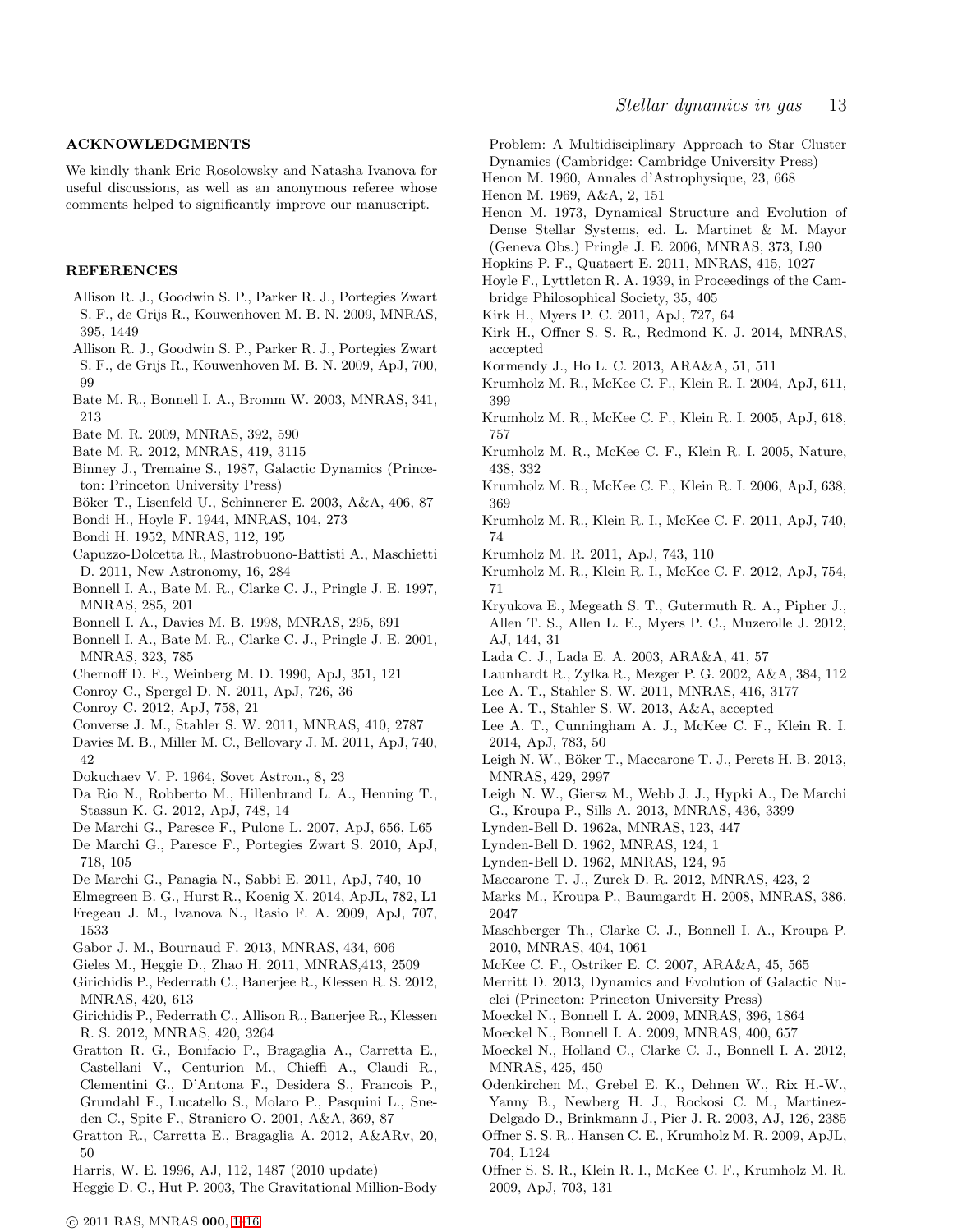- <span id="page-13-6"></span>Offner S. S. R., McKee C. F. 2011, ApJ, 736, 53
- <span id="page-13-4"></span>Osborn W. 1971, Observatory, 91, 223
- <span id="page-13-12"></span>Ostriker E. C. 1999, ApJ, 513, 252
- <span id="page-13-7"></span>Parker R. J., Meyer M. R. 2012, MNRAS, 427, 637
- <span id="page-13-8"></span>Parker R. J., Wright N. J., Goodwin S. P., Meyer M. R. 2014, MNRAS, 438, 620
- <span id="page-13-21"></span>Perets H. B., Hopman C., Alexander T. 2007, ApJ, 656, 709
- <span id="page-13-1"></span>Phan-Bao N., Lee C.-F., Ho P. T. P., Tang Y.-W. 2011, ApJ, 735, 14
- <span id="page-13-3"></span>Piotto G., Bedin L. R., Anderson J., King I. R., Cassisi S., Milone A. P., Villanova S., Pietrin- ferni A., Renzini A. 2007, ApJ, 661, L53
- <span id="page-13-17"></span>Portegies Zwart S. F., Baumgardt H., Hut P., Makino J., McMillan S. L. W. 2004, Nature, 428, 724
- <span id="page-13-11"></span>Rephaeli Y., Salpeter E. E. 1980, ApJ, 240, 20
- <span id="page-13-10"></span>Ruderman M. A., Spiegel E. A. 1971, ApJ, 165, 1
- Ruffert M. 1997, A&A, 317, 793
- <span id="page-13-14"></span>Schinnerer E., Böker T., Meier D. S. 2003, ApJ, 591, L115
- <span id="page-13-2"></span>Schinnerer E., Böker T., Emsellem E., Lisenfeld U. 2006, AJ, 649, 181
- <span id="page-13-18"></span>Spitzer L. Jr. 1969, ApJ, 158, 139
- <span id="page-13-5"></span>Spitzer L. Jr. 1987, Dynamical Evolution of Globular Clusters (Princeton, NJ: Princeton Univ. Press)
- Strader J., Chomiuk L., Maccarone T. J., Miller-Jones J. C. A., Seth A. C. 2012, Nature, 490, 71
- Tremaine S. D., Ostriker J. P., Spitzer L. Jr. 1975, ApJ, 196, 407
- <span id="page-13-13"></span>Trenti M., van der Marel R. 2013, MNRAS, doi: 10.1093/mnras/stt1521
- <span id="page-13-23"></span>Vishniac E. T. 1978, ApJ, 223, 986
- <span id="page-13-9"></span>von Hippel T., Sarajedini A. 1998, AJ, 116, 1789
- <span id="page-13-0"></span>Wang W., Boudreault S., Goldman B., Henning T., Caballero J. A., Bailer-Jones C. A. L. 2011, A&A, 531, 164

# <span id="page-13-20"></span>APPENDIX A: ANALYTIC MODEL

Consider a three-component model for a spherical gasembedded self-gravitating system of massive particles. The individual masses of the components are  $m_1$ ,  $m_2$  and  $m_3$ , and satisfy the relations  $m_1 > m_2 \gg m_3$  and  $M_1 \ll M_2 \approx$  $M_3$ . Here we let  $M_1$ ,  $M_2$  and  $M_3$  represent the total masses in components 1, 2 and 3, respectively. Spitzer's Criterion [\(Spitzer 1969\)](#page-13-18) is satisfied for all permutations of species 1, 2 and 3. Thus, although not guaranteed,<sup>[6](#page-13-19)</sup> energy equipartition, or more accurately energy equilibrium, is in principle possible for our three-component system. As discussed in Section [A,](#page-13-20) energy equipartition typically does not occur in real star clusters and a stable state of energy equilibrium tends to be achieved instead (e.g. [Trenti & van der Marel](#page-13-13) [2013](#page-13-13)). However, as we will show, the precise final velocity does not significantly influence our calculations for the different mass segregation timescales. Thus, we assume a final state of approximate energy equipartition throughout our calculations for simplicity.

Putting our model within the context of a real star cluster, components 1 and 2 constitute the total stellar mass  $M_s = M_1 + M_2$ , and component 3 constitutes the total gas mass  $M<sub>g</sub> = M<sub>3</sub>$ . Instead of the average stellar mass, we use the root-mean-square mass in species 1 and 2, denoted by  $\bar{m}$  [\(Perets, Hopman & Alexander 2007](#page-13-21)). The root-meansquare mass is given by:

$$
\bar{m} = \sqrt{\frac{N_1 m_1^2 + N_2 m_2^2}{N_1 + N_2}}
$$
\n(A1)

where  $N_1 = M_1/m_1$  and  $N_2 = M_2/m_2$  denote the number of objects belonging to species 1 and 2, respectively.

Now, consider a test particle of mass  $m_1$  orbiting within the system. Initially, the velocity of the test particle  $v_1$  is set equal to the root-mean-square speed of the system [\(Spitzer](#page-13-18) [1969](#page-13-18); [Binney & Tremaine 1987\)](#page-12-50):

$$
\sigma = \sqrt{\frac{2G(M_{\rm s} + M_{\rm g})}{5r_{\rm h}}},\tag{A2}
$$

where  $r_h$  is the half-mass radius of the cluster. In the subsequent sections, we will calculate the timescales for all three damping mechanisms to reduce the speed of the test particle from  $\sigma$  to  $\sigma \sqrt{\bar{m}/m_1}$ , which signifies energy equipartition and, as discussed in the subsequent section, mass segregation.

#### A1 Two-body relaxation in gas

In this section, we calculate the rate for gravitational interactions between stars to bring a massive test particle orbiting within a gas-embedded system to an orbit that is roughly consistent with energy equilibrium. We refer to this final state as "mass segregated". We ignore short-range interactions between stars, such as energetic scattering events and direct collisions, since these do not become important until after mass segregation has occurred, and the heaviest particles are confined to the bottom of the total cluster potential. We focus only on long-range interactions, specifically modifying the rate of two-body relaxation in a gaseous medium, modeled as a background potential.<sup>[7](#page-13-22)</sup> Here, the terms shortand long-range refer to distances on the order of the stellar and cluster (i.e. half-mass) radii, respectively.

We wish to calculate the time required for the test particle to be decelerated to a mean speed  $\sqrt{\bar{m}/m}\sigma$  due to star-star gravitational interactions only. In the absence of gas, this time corresponds to the equipartition time, which is roughly equal to the relaxation time (e.g. [Heggie & Hut](#page-12-12) [2003](#page-12-12)). For the test particle, this time is given by [\(Vishniac](#page-13-23) [1978](#page-13-23)):

<span id="page-13-16"></span>
$$
\tau_{\rm rh}(m_1) = \frac{\bar{m}}{m_1} \tau_{\rm rh},\tag{A3}
$$

where

<span id="page-13-15"></span>
$$
\tau_{\rm rh}[yr] = 1.7 \times 10^5 N_{\rm s}^{1/2} \left(\frac{r_{\rm h}}{1 \,\text{pc}}\right)^{3/2} \left(\frac{1 M_{\odot}}{\bar{m}}\right)^{1/2},\tag{A4}
$$

<span id="page-13-22"></span><sup>7</sup> The assumption that the gas can be modeled as a simple background potential is likely not valid over the entire range of cluster masses considered here. To first order, we expect it to breakdown when the total stellar mass is much smaller than the total gas mass, or  $\rm M_{\rm s} \ll \rm M_{\rm g}.$  We will return to this issue in Section [4.](#page-7-0)

<span id="page-13-19"></span><sup>6</sup> Whether or not a self-gravitating system of stars actually achieves energy equipartition is a complicated technical issue (see [Trenti & van der Marel \(2013\)](#page-13-13) for more details). Spitzer's Criterion merely provides an approximate guide.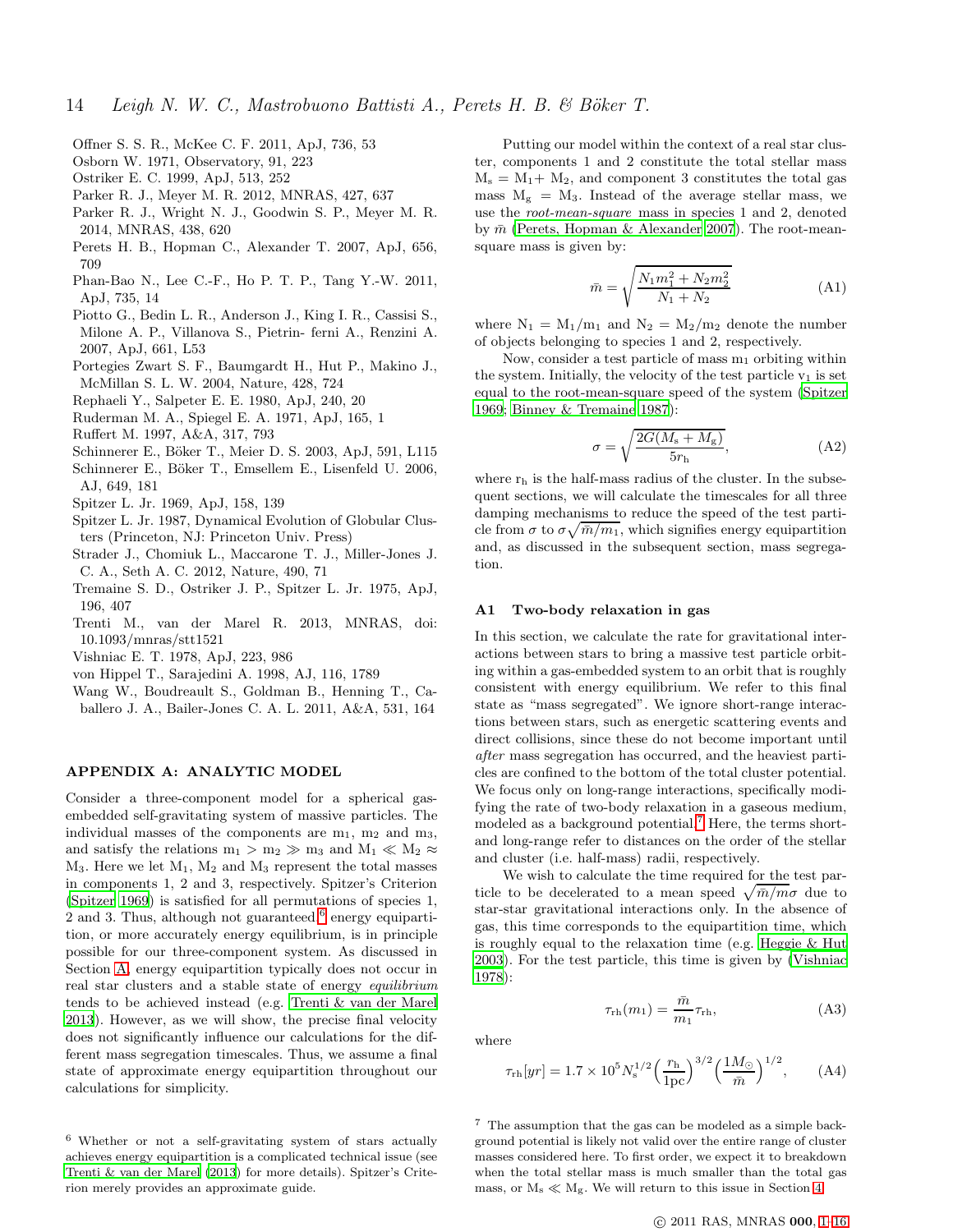and  $N_s = N_1 + N_2$  is the total number of stars.

Is this approximation still valid in the presence of gas? We will argue that, if the shape of the total gravitational potential is approximately the same with or without the gas, then the rate at which two-body relaxation operates on the stellar mass is the same to within a dimensionless constant, which is equal to the ratio between the total mass in gas and stars. In this approximation, the gas is treated as a simple background potential.

Consider a gravitational potential  $\Phi_{\rm s}$  that describes an unrelaxed, self gravitating, steady-state (i.e. virialized) stellar system, based on the corresponding solution to Jeans' equation (see [Lynden-Bell \(1962b](#page-12-62)) for examples of such potentials). If we include a gas component with potential  $\Phi_{\rm g}$  $=\alpha\Phi_s$  where  $\alpha > 0$ , then  $\Phi_g + \Phi_s$  is also a solution to Jeans' equation, and describes a steady-state, unrelaxed system.<sup>[8](#page-14-1)</sup>

From Poisson's equation, we have  $M_g = \alpha M_s$  for the relation between the total mass in gas and stars.<sup>[9](#page-14-2)</sup> Thus, with these assumptions, we can replace the total mass in stars  $M_s = N \bar{m}$  in Equation [A4](#page-13-15) with  $(1+\alpha)M_s$ . This gives:

<span id="page-14-0"></span>
$$
\tau_{\rm rh}[yr] = 1.7 \times 10^5 (1+\alpha)^{1/2} N_{\rm s}^{1/2} \left(\frac{r_{\rm h}}{1 \,\text{pc}}\right)^{3/2} \left(\frac{1 M_{\odot}}{\bar{m}}\right)^{1/2},\tag{A5}
$$

where  $\alpha$  is the ratio between the total mass in gas and stars, or  $\alpha = M_{\rm g}/M_{\rm s}$ . This form for the half-mass relaxation time should be reasonable late in the star formation process, after a significant fraction of the gas mass has been converted to stars.

## A2 Accretion from the ISM

In this section, we consider how predominantly short-range (i.e. comparable to the stellar radius) gravitational interactions between stars and gas contribute to accelerating the rate of mass segregation above the effects of two-body relaxation (i.e. long-range star-star interactions) alone. To this end, we consider two additional damping mechanisms that could operate on a test particle of mass  $m<sup>10</sup>$  $m<sup>10</sup>$  $m<sup>10</sup>$ . These are gas dynamical friction and accretion from the ISM.

We consider gas dynamical friction and gas accretion as being entirely independent mechanisms. The drag induced by accretion corresponds to the momentum imparted to the accretor from the accreting gas, so that the gas is co-moving with the accretor and gravitationally bound to it. The drag induced by gas dynamical friction, on the other hand, arises due to an asymmetry in the gas flow along the axis of motion of the perturber. Typically, a wake is formed downstream of the perturbing object which exerts a gravitational tug on it, thereby reducing its speed. As we will show, in each of the subsonic and supersonic regimes, the derived timescales

for accretion and gas dynamical friction are equivalent to within a dimensionless constant, for a given test particle mass. This is because both timescales are derived assuming spherically symmetric perturbations on the gas, with the degree of damping arising due to the asymmetry induced by the motion of the perturbing object relative to the gas. With that said, we note that [Lee & Stahler \(2011\)](#page-12-44) recently showed that the rate of momentum damping due to gas dynamical friction is precisely equal to  $\dot{m}v$ , and that accretion and gas dynamical friction cannot be separated with their formalism into separate damping mechanisms. Regardless, the derived estimates for the rate of deceleration of a particle due to gas dynamical friction by [Lee & Stahler \(2013\)](#page-12-45) agree well with those of [Ostriker \(1999\)](#page-13-12) and previous authors in the steady-state supersonic limit.

#### A2.1 The subsonic limit

The time required for accretion to decelerate the particle by roughly the same amount as is done by two-body relaxation in a single relaxation time was derived in [Leigh et al. \(2013a](#page-12-63)) for the subsonic limit. For an accretion rate:

<span id="page-14-7"></span>
$$
\dot{m} = \lambda \delta m^{\epsilon},\tag{A6}
$$

this timescale is given by:

<span id="page-14-4"></span>
$$
\tau_{\rm acc} = \frac{m^{1-\epsilon} \left( (m/\bar{m})^{(1-\epsilon)/2} - 1 \right)}{\delta(1-\epsilon)},
$$
\n(A7)

where  $\epsilon > 1$ , and  $\lambda$  and  $\delta$  are coefficients that determine the accretion rate. We set  $\lambda = 1.0$  for the remainder of this paper, and absorb this factor into the coefficient  $\delta$ . For Bondi-Hoyle accretion,  $\epsilon = 2$  and we then have for the coefficient (e.g. [Bondi & Hoyle 1944](#page-12-41); [Maccarone & Zurek 2012](#page-12-64)):

<span id="page-14-6"></span>
$$
\delta = 7 \times 10^{-8} M_{\odot}^{-1} \text{yr}^{-1} \left( \frac{n}{10^6 \text{cm}^{-3}} \right) \left( \frac{\sqrt{c_s^2 + v^2}}{10^6 \text{cm}^{-1}} \right)^{-3}, \tag{A8}
$$

where  $n$  is the particle number density,  $c_s$  is the gas sound speed, and  $v$  is the velocity of the accretor relative to the gas. Plugging  $\epsilon = 2$  into Equation [A7](#page-14-4) gives:

<span id="page-14-5"></span>
$$
\tau_{\rm acc}[yr]=1.4\times10^8\Big(1-\frac{\bar{m}}{m}\Big)^{-1/2}\Big(\frac{10^6cm^{-3}}{n}\Big)\Big(\frac{\sqrt{c_{\rm s}^2+v^2}}{10^6\rm cm^{-1}}\Big)^3\Big(\frac{1M_{\odot}}{m}\Big). \eqno(A9)
$$

Importantly, Equation [A9](#page-14-5) is only valid in the subsonic regime when  $v \lesssim c_s$ , since it assumes that the velocity of the accretor relative to the gas remains roughly constant as it accretes. Thus, it corresponds to an upper limit, since accretion serves to reduce the accretor's speed, which in turn accelerates the rate of accretion. In the limit  $v \ll c_s$ , we can modify Equation [A9](#page-14-5) by dropping the velocity term:

$$
\tau_{\rm acc,sub}[yr] = 1.4 \times 10^8 \left(1 - \frac{\bar{m}}{m}\right)^{-1/2} \left(\frac{10^6 cm^{-3}}{n}\right) \left(\frac{c_{\rm s}}{10^6 cm^{-1}}\right)^3 \left(\frac{1 M_{\odot}}{m}\right).
$$
\n(A10)

# A2.2 The supersonic limit

If the motion is in the supersonic regime, i.e.  $v \gtrsim c_s$ , then changes in the accretor velocity can have an important bearing on the accretion rate. Hence, in this case, we must also integrate over the relative velocity between the gas and the accretor. In [Leigh et al. \(2013a](#page-12-63)), this was not necessary, since we considered only a single (high) value for the sound

<span id="page-14-1"></span><sup>8</sup> This is only valid in the supersonic regime, where pressure forces are negligible in the gas and the collisionless Boltzmann equation applies. In the subsonic regime, we simply assume that steady-state is achieved.

<span id="page-14-2"></span> $9$  Note that we do not specify a functional form for the radial density profile, and will work with the average cluster gas density from here on out.

<span id="page-14-3"></span> $10$  Throughout this section, we replace  $m_1$  by the more general variable m, since the derived timescales apply to any massive celestial object.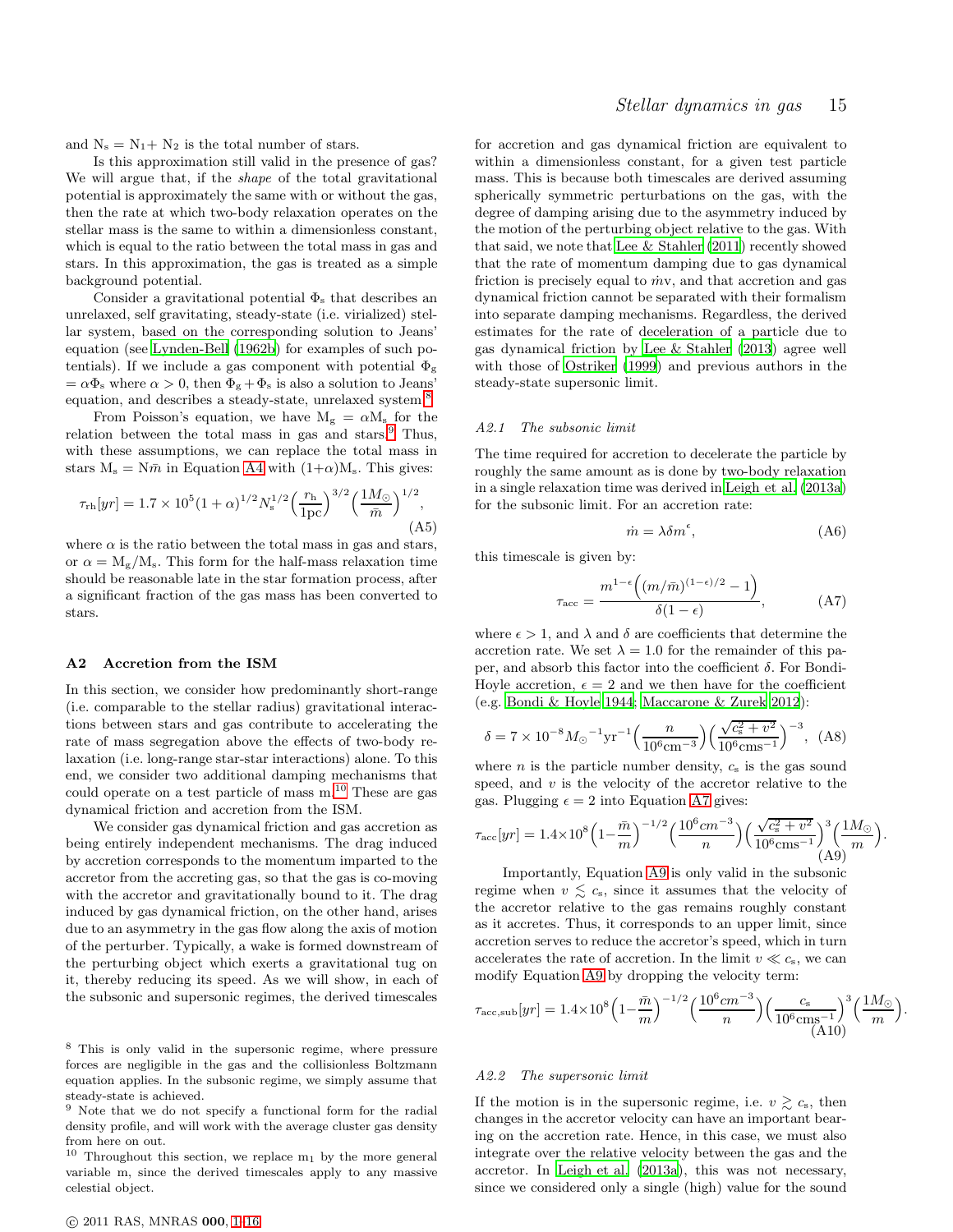speed, and the motion was not supersonic. In this paper, however, we are interested in a range of sound speeds, and must deal with supersonic motion. Thus, we must re-derive Equation [A9](#page-14-5) to obtain an analogous expression in the supersonic regime for the approximate time required for the test particle to become mass segregated. We assume  $v \gg c_s$ throughout this derivation in order to ensure a consistent comparison to the corresponding timescale for gas dynamical friction, derived in the subsequent section.<sup>1</sup>

We write:

<span id="page-15-3"></span>
$$
\tau_{acc} = \int_{m}^{\sqrt{m^3/\bar{m}}} \frac{dm}{\dot{m}}.\tag{A11}
$$

We can take  $\delta \propto v^{-3}$  in Equation [A8](#page-14-6) for the supersonic regime, since we assume  $v \gg c_s$ . Hence, plugging Equations [A8](#page-14-6) and [A6](#page-14-7) into Equation [A11](#page-15-3) and using conservation of momentum, we obtain for the time needed for accretion to reduce the test particle's speed from  $\sigma$  to  $\sqrt{m/\bar{m}}\sigma$  in the supersonic regime:

<span id="page-15-1"></span>
$$
\tau_{\text{acc,sup}}[yr] = 3.5 \times 10^7 \left(1 - \left(\frac{\bar{m}}{m}\right)^2\right) \left(\frac{10^6 \text{cm}^{-3}}{n}\right) \left(\frac{v}{10^6 \text{cm}^{-1}}\right)^3 \left(\frac{1 \text{m}}{n}\right)^{1/2}
$$

#### A2.3 Direct accretion

In the limit where the test particle velocity exceeds the escape speed from its surface, Bondi-Hoyle-Lyttleton accretion no longer applies. This is because the radius of the object becomes larger than the gravitationally-focused cross-section. Thus, in this regime, it is the direct plowing of the gas by the test particle that reduces its momentum, and hence speed. We refer to this as *direct accretion*. This scenario is the most relevant to low-mass, bloated objects orbiting in an environment with a high velocity dispersion. The timescale required for direct accretion to bring a test particle into approximate energy equipartition can be calculated as the time required for an object of cross-sectional area  $\pi R^2$  to collide with sufficient gas mass to reduce its speed from  $\sigma$  to  $\sqrt{m/\bar{m}}\sigma$  using conservation of momentum. Using this approximation, we calculate a timescale on the order of 100 Myr for an object with m  $\sim 1 \text{ M}_{\odot}$  and R  $\sim 1000 \text{ R}_{\odot}$ , which is applicable to a star in the asymptotic giant branch (AGB) phase of evolution. This is shorter than the corresponding timescale for gas dynamical friction, but longer than the typical duration of the AGB phase. Assuming instead R  $\sim$  100 R<sub>☉</sub>, this timescale is on the order of a Hubble time. Thus, we do not expect direct accretion to dominate the deceleration of any test particle over the majority of its lifetime. Importantly, our derivation ignores AGB winds and radiation, and how these interact with the surrounding ISM prior to direct accretion, which could increase  $\tau_{\text{acc,dir}}$  substantially. Thus, for these reasons, we do not concern ourselves with the direct accretion scenario in the subsequent sections.

## A3 Gas dynamical friction

To derive the time required for gas dynamical friction to decelerate the test particle from  $\sigma$  to  $\sqrt{\bar{m}/m}\sigma$ , we use the gas dynamical friction force taken from [Ostriker \(1999](#page-13-12)):

<span id="page-15-0"></span>
$$
F_{\rm df} = ma_{\rm df} = -F_0 I, \tag{A13}
$$

where  $I$  is a function that depends on the ratio between the perturber velocity and the gas sound speed  $c_s$ , which changes depending on whether the motion is subsonic or supersonic, and:

$$
F_0 = \frac{4\pi (Gm)^2 \rho_{\rm g}}{v^2},\tag{A14}
$$

where  $v$  is again the velocity of the perturber relative to the gas, and  $\rho_{\rm g}$  is the gas density.

Using Equation [A13](#page-15-0) for the deceleration, we have for the total time:

<span id="page-15-5"></span>
$$
\tau_{\rm df} = \int_{v_{\rm i}}^{v_{\rm f}} \frac{dv}{a_{\rm df}}.\tag{A15}
$$

 $\int_0^3 \left(\frac{1}{W}\right)^{n} \text{er } v_i = \sigma \text{ and } v_f = \sqrt{\bar{m}/m}\sigma.$  We must integrate over the  $\frac{dE}{dt}$  particle velocity since the deceleration induced by the gas dynamical friction force is a function of  $v$ . We note that we assume that the particle mass remains constant throughout this calculation, since we are treating accretion and gas dynamical friction independently.

> The function  $I$  depends on the velocity of the test particle relative to the sound speed, called the Mach number, and takes on two different forms depending on whether the motion is subsonic or supersonic. In the subsonic regime, i.e.  $v < c_s$ , we have [\(Ostriker 1999](#page-13-12)):

<span id="page-15-4"></span>
$$
I_{\rm sub} = \frac{1}{2} \ln \frac{c_{\rm s} + v}{c_{\rm s} - v} - v/c_{\rm s}.
$$
 (A16)

In the supersonic regime, i.e.  $v > c_s$ , we have:

<span id="page-15-6"></span>
$$
I_{\rm sup} = \frac{1}{2} \ln \left( 1 - \frac{c_{\rm s}^2}{v^2} \right) + \ln \left( \frac{r_{\rm max}}{r_{\rm min}} \right),\tag{A17}
$$

where the last term corresponds to the Coulomb logarithm. We take  $r_{\text{max}} = r_{\text{h}}$  and  $r_{\text{min}} = R$ , where R is the physical radius of the test particle. Note that for large radii  $R$ , the Coulomb logarithm is smaller and so is the corresponding gas dynamical friction timescale.

## A3.1 The subsonic limit

First, we solve for the time needed for the speed of the test particle to be reduced to  $\sqrt{\bar{m}/m}\sigma$  in the subsonic limit. To do this for any velocity, we must plug Equation [A16](#page-15-4) into Equation [A15](#page-15-5) and integrate with respect to  $v$ . The integration must be performed numerically if  $v \leq c_s$ , and provides the desired timescale for gas dynamical friction in the subsonic regime, as a function of the gas density and root-meansquare speed of the stellar system. If gas dynamical friction is highly subsonic, i.e.  $v \ll c_s$ , then  $I_{\text{sub}}$  approaches  $(v/c_s)^3/3$ , and the drag force is proportional to the perturber's velocity. Thus, in the limit of a very slow perturber, a simple analytic timescale for gas dynamical friction can be derived:

$$
\tau_{\rm df,sub}[yr] = 2.6 \times 10^8 \left( \ln \left( \frac{m}{\bar{m}} \right) \right)^{-1} \left( \frac{10^6 \, \text{cm}^{-3}}{n} \right) \left( \frac{c_{\rm s}}{10^6 \, \text{cm/s}} \right)^3 \left( \frac{1 M_{\odot}}{m} \right). \tag{A18}
$$

<span id="page-15-2"></span><sup>&</sup>lt;sup>11</sup> We do not address the case  $v \sim c_s$  analytically, since the assumptions adopted for the subsonic and supersonic regimes do not apply here, and the complexity of the problem increases greatly.